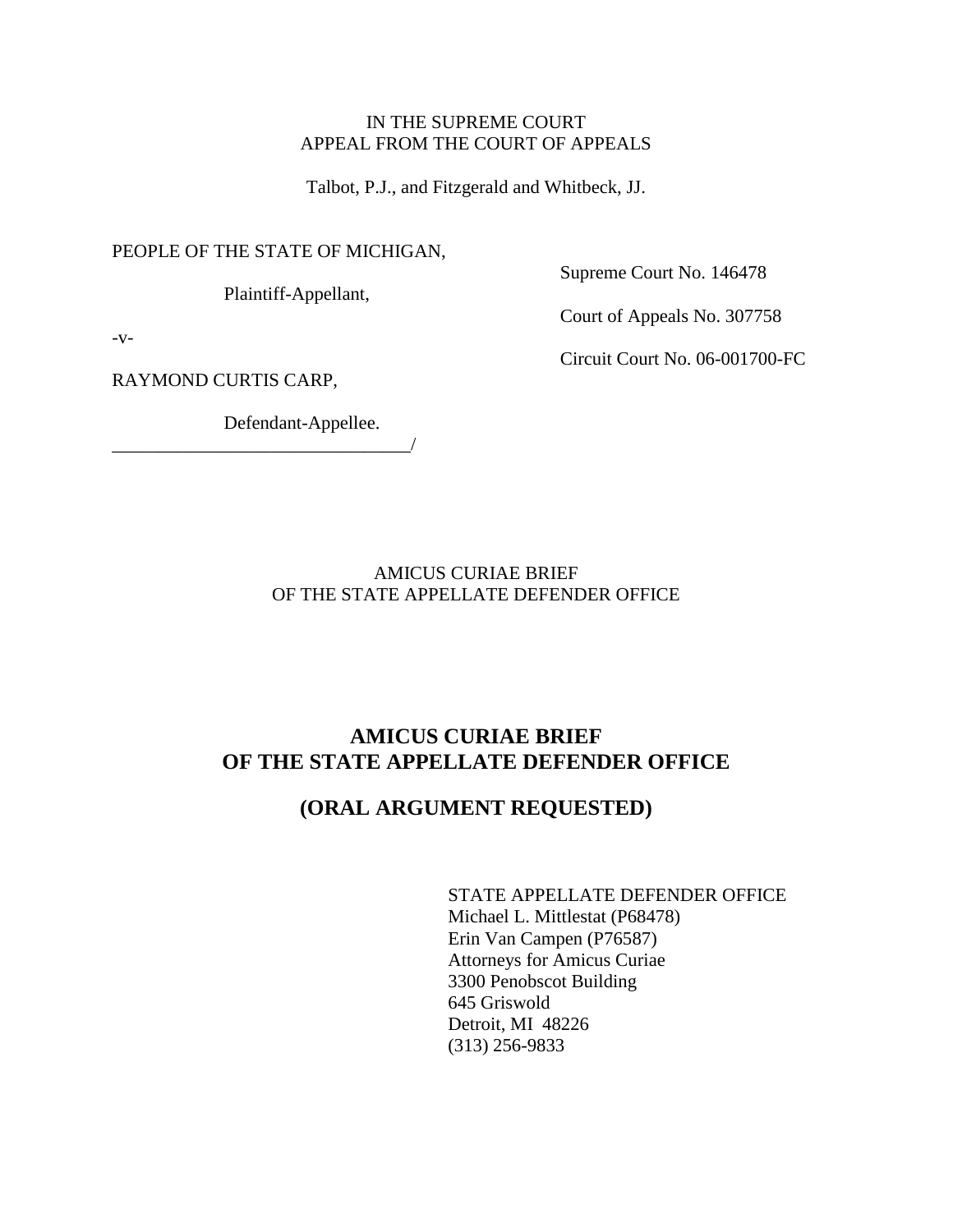# **TABLE OF CONTENTS**

| I. |  | FEDERAL RETROACTIVITY RULES REQUIRE RETROACTIVE                        |  |  |  |  |
|----|--|------------------------------------------------------------------------|--|--|--|--|
|    |  | II. STATE RETROACTIVITY RULES REQUIRE APPLICATION OF <i>MILLER.</i> 23 |  |  |  |  |
|    |  | SUMMARY AND RELIEF AND REQUEST FOR ORAL ARGUMENT34                     |  |  |  |  |
|    |  |                                                                        |  |  |  |  |

MLM\*Carp amicus brief SC.docx\* Raymond Curtis Carp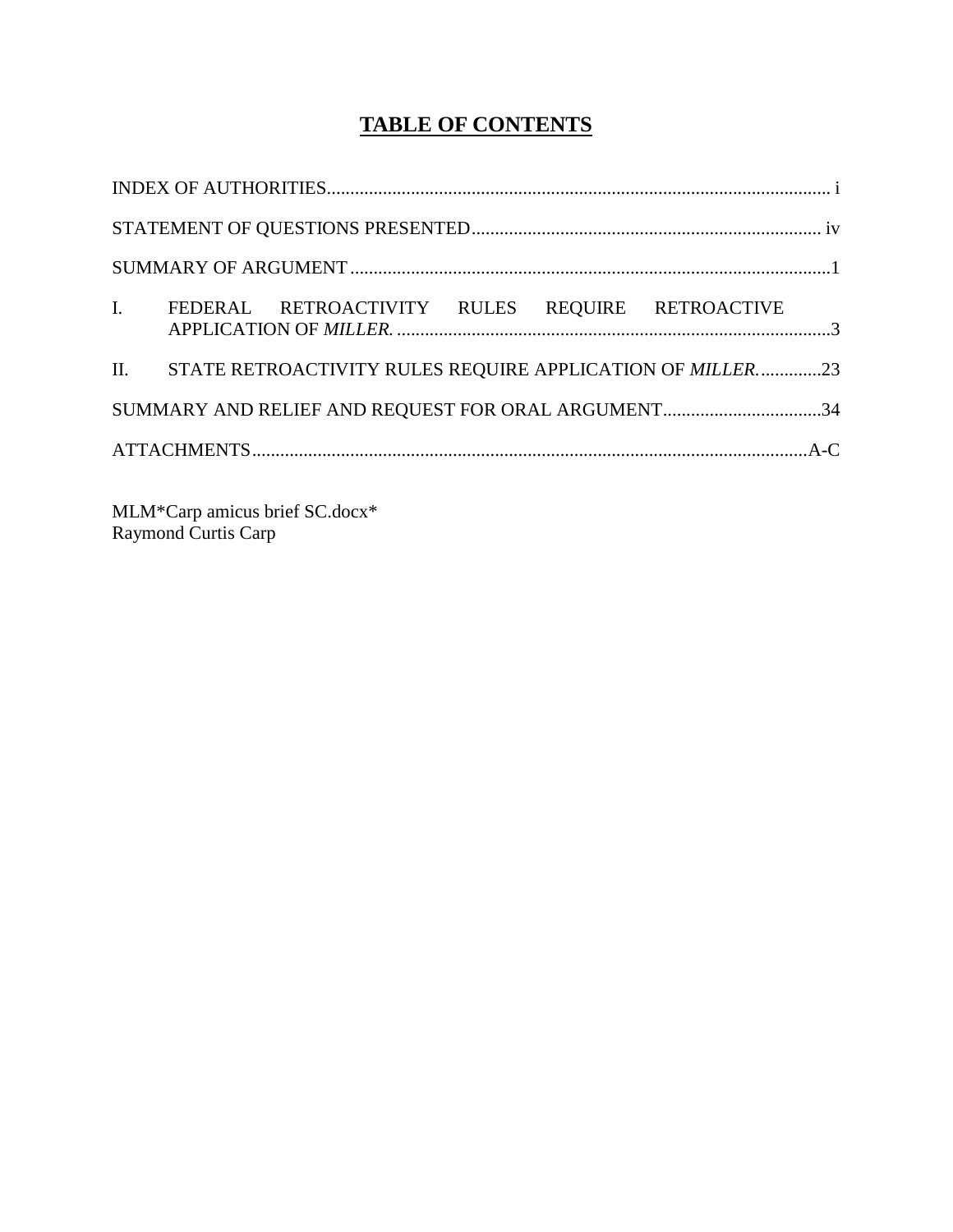# **INDEX OF AUTHORITIES**

# **CASES**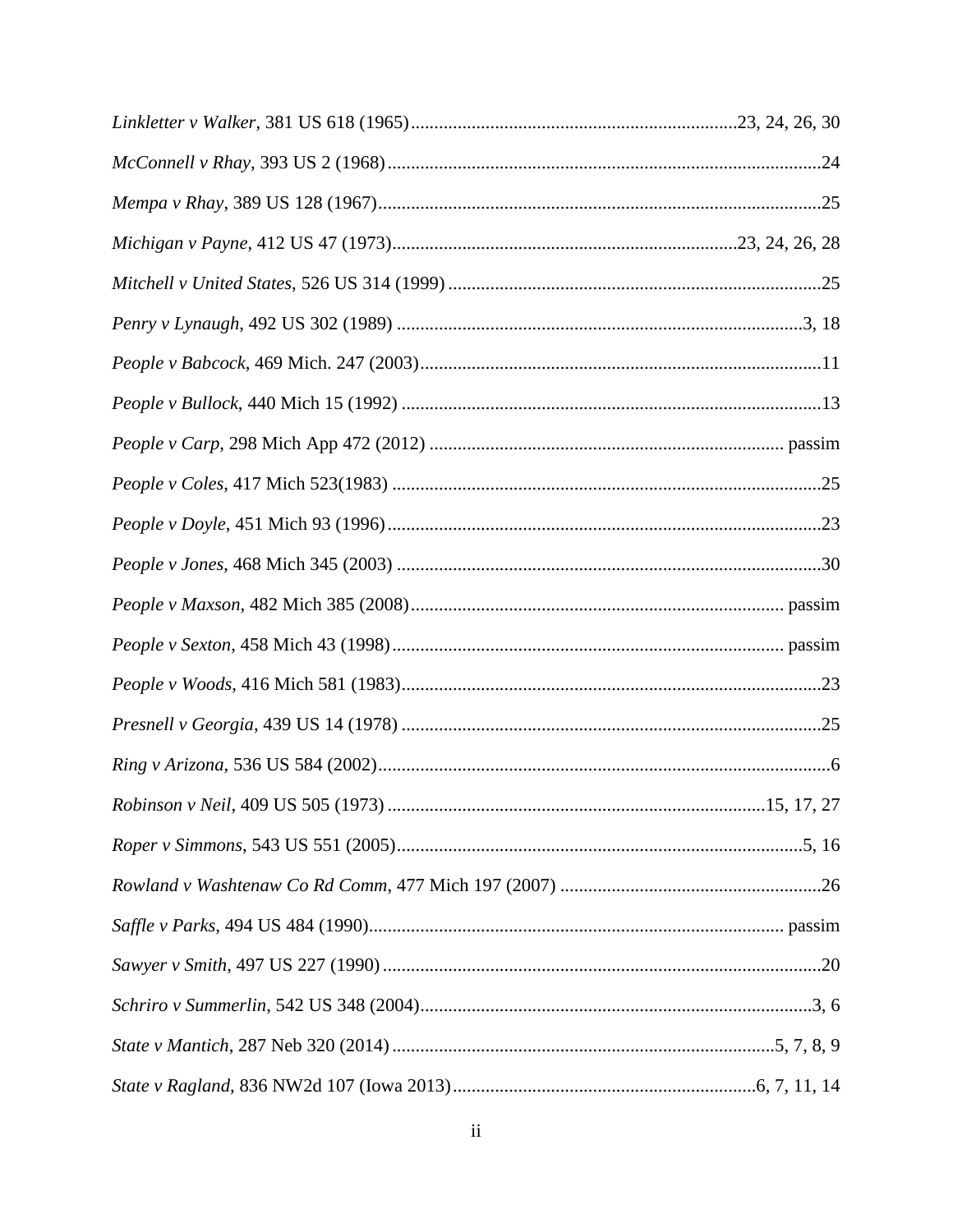| <b>CTATITEC</b> |  |
|-----------------|--|

# **STATUTES**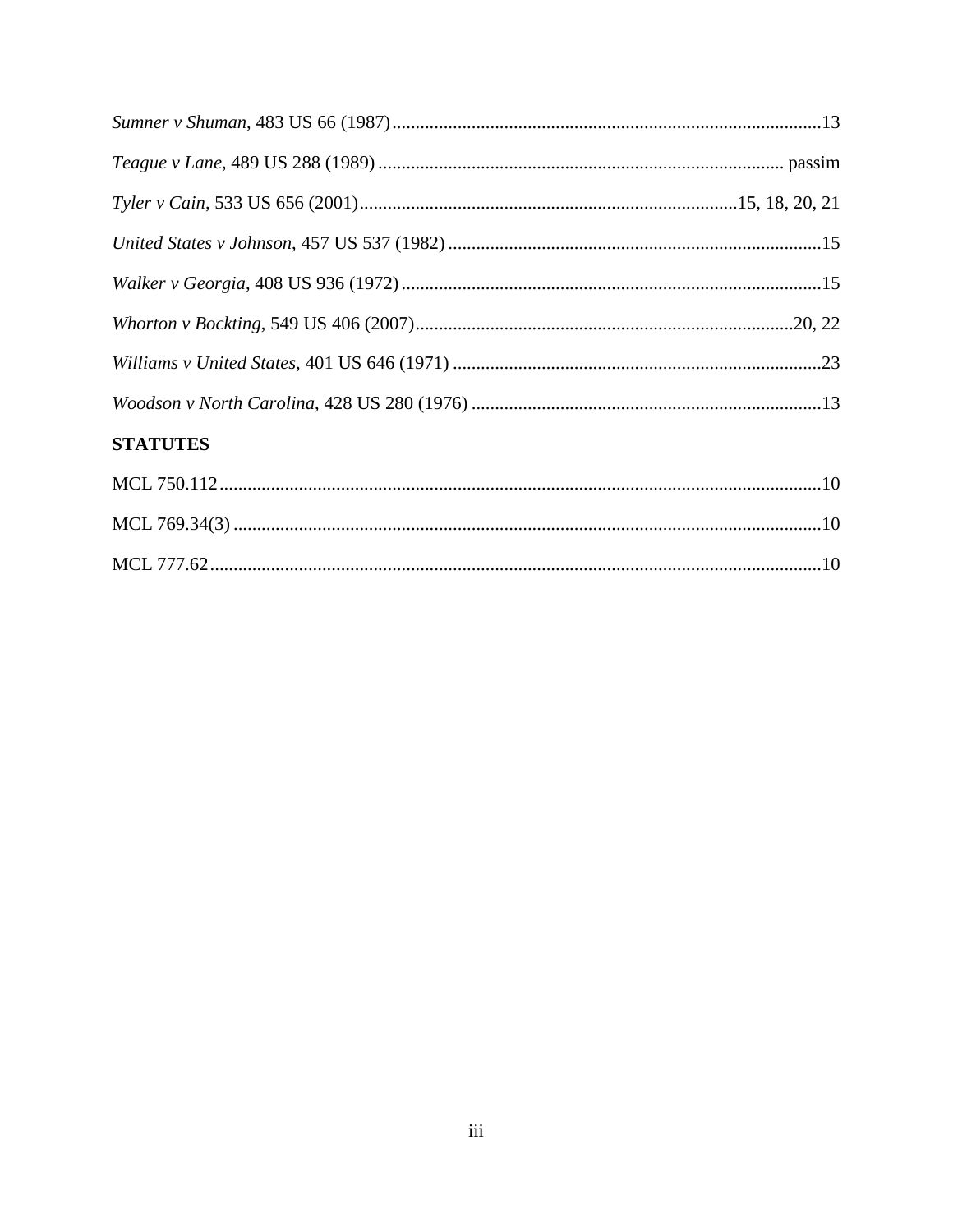# **STATEMENT OF QUESTIONS PRESENTED**

## I. DO FEDERAL RETROACTIVITY RULES REQUIRE RETROACTIVE APPLICATION OF *MILLER*?

Court of Appeals answers, "No".

Defendant-Appellant answers, "Yes".

## II. DO STATE RETROACTIVITY RULES REQUIRE APPLICATION OF *MILLER*?

Court of Appeals answers, "No".

Defendant-Appellant answers, "Yes".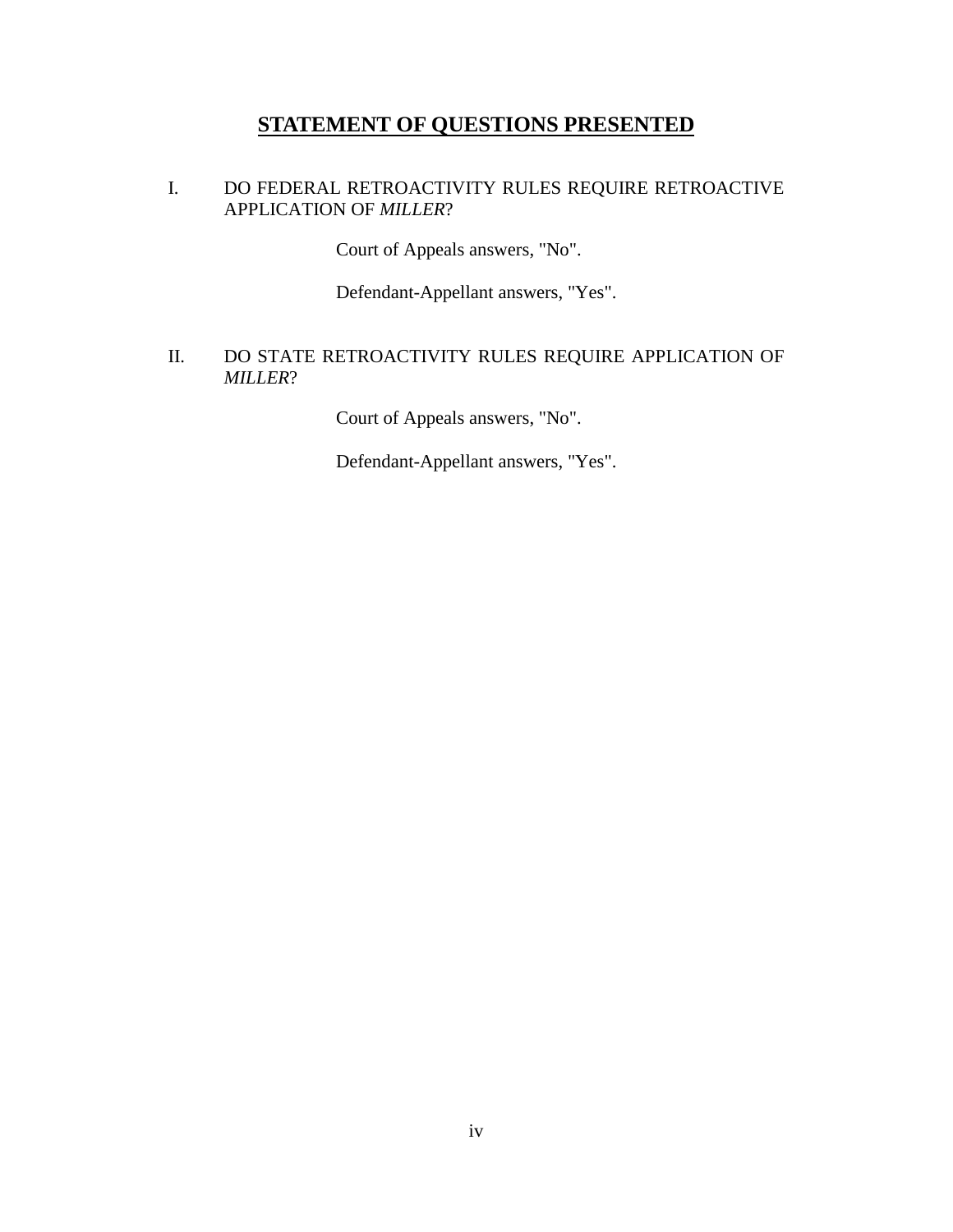#### **SUMMARY OF ARGUMENT**

*Miller* must be applied to Mr. Carp and others similarly situated under federal retroactivity principles. Although it dictates that sentencers follow a certain process and, for now, allows the imposition with life without parole for juveniles, *Miller* primarily imposes several substantive requirements that qualify for retroactive application. The substantive aspects stem from the fact that *Miller*: (1) made new facts essential to the imposition of LWOP for juveniles and governs what sentencers must find; (2) gave juveniles a substantive, Eighth Amendment guarantee of a different sentence range and presumption against LWOP; (3) altered the class of offenders and the range of conduct subject to LWOP sentences; and (4) categorically barred mandatory LWOP for juveniles, which is recognized as a specific form of punishment under the Eighth Amendment.

That *Miller* should apply retroactively is reflected in the Supreme Court's decision itself, which applied the new rule to Kuntrell Jackson*,* who came before the Court on the same issue long after his conviction was final. Under *Teague v Lane,* even-handed justice requires that the new rule be applied to all who are similarly situated to the party whom the rule was originally applied to, which includes Mr. Carp and all others whose convictions are final.

Finally, even if it could be appropriately labelled as purely procedural, *Miller* represents a watershed change in the law that requires retroactive application under *Teague v Lane*. *Miller*  recognized that most LWOP sentences are disproportionate and therefore grossly inaccurate when imposed without consideration of mitigating factors. Failure to apply *Miller* would seriously diminish the likelihood of obtaining accurate sentences for juveniles. Furthermore, *Miller* marks a sea-change in the law by applying, for the first time ever, the individualized capital-sentencing doctrine outside of the death penalty context. Doing so recognized for the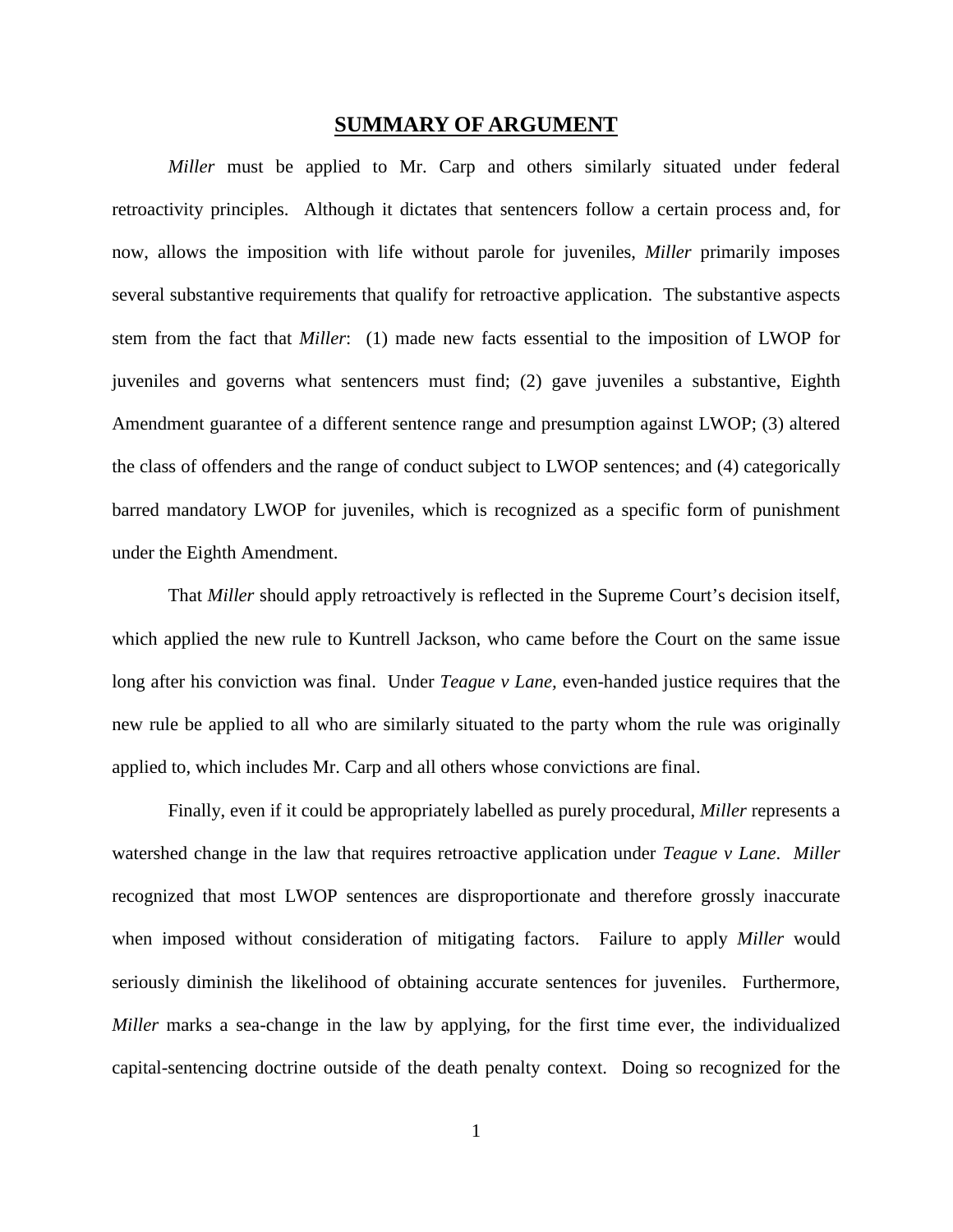first time that LWOP for juveniles is the same as death for adults, mandating the same substantive and procedural rules be applied in both contexts.

Applying the three criterion for retroactivity under state rules also compels application of *Miller* to Mr. Carp and others who are similarly situated. *Miller* itself indicated that juveniles subject to mandatory LWOP received cruel and unusual, and inaccurate sentences; thus its purpose implicates the integrity of the fact-finding process of sentencing in Michigan. Additionally, all juvenile lifers relied on the pre-*Miller* rule because they were barred across the board from presenting mitigation at their sentencing hearings. Moreover, all those juveniles received sentences that violated the Eighth Amendment and the vast majority of those would have received lesser sentences had *Miller* been followed. Finally, applying *Miller* retroactively would mean resentencing for a number of individuals that comprise less than one percent of the felony cases handled in Michigan for *a single year,* and the state could reap long term financial benefits from the reduced incarceration costs *Miller* will likely provide. Accordingly, retroactive application of *Miller* is required under state law as well.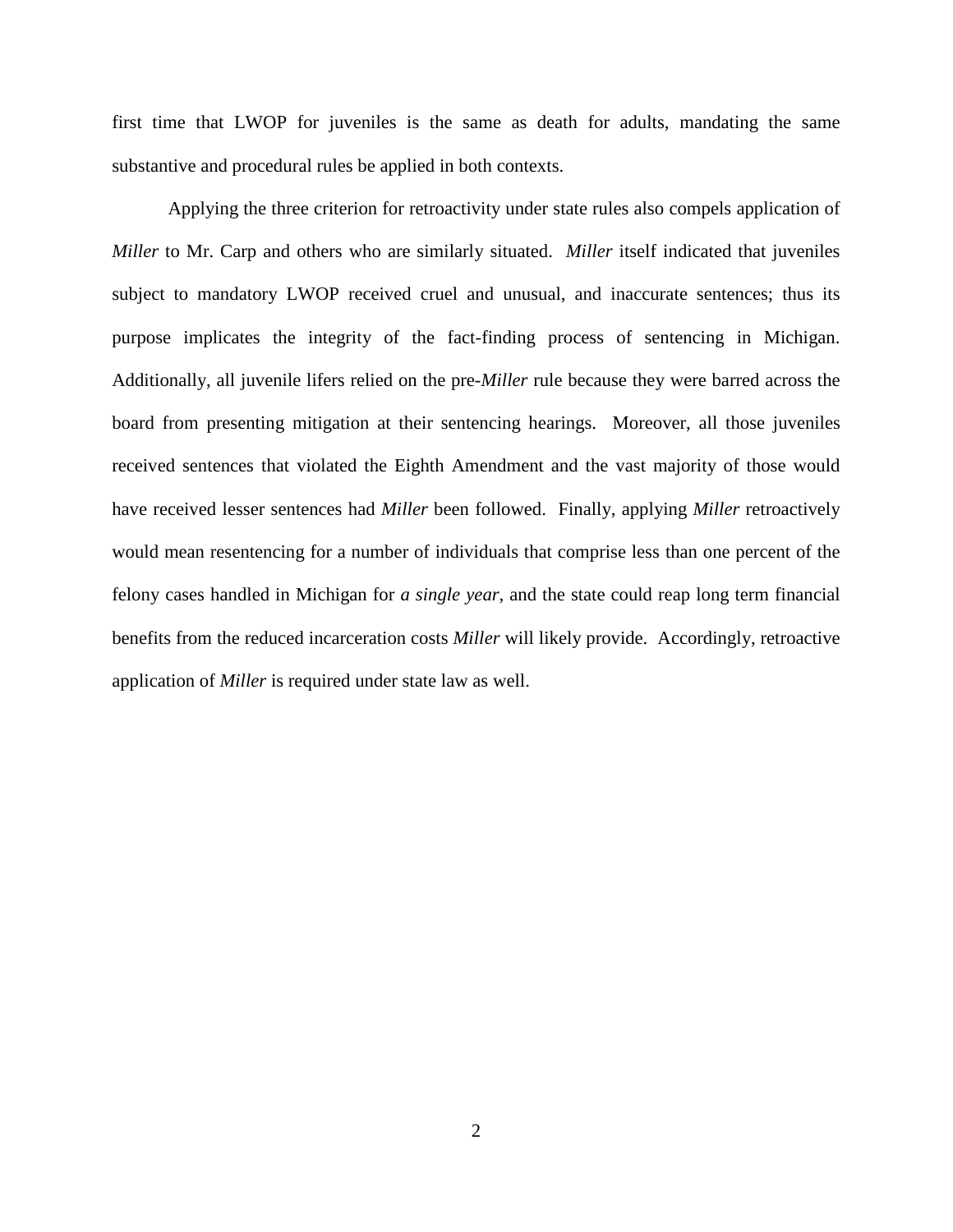#### **I. FEDERAL RETROACTIVITY RULES REQUIRE RETROACTIVE APPLICATION OF** *MILLER.*

## **A. Miller has a fundamentally substantive impact on sentences; therefore it should apply retroactively.**

All agree that if *Miller v Alabama* and *Jackson v Arkansas*, 132 S Ct 2455 (2012) impose a substantive rule, the case applies retroactively; if the rule is exclusively procedural, it does not unless it represents a "watershed" rule. *Teague v Lane*, 489 US 288, 311-313 (1989); *Schriro v Summerlin*, 542 US 348, 352 (2004). The specifics and intricacies of the *Teague* rule have been well-briefed by counsel for Mr. Carp and supporting amici, and SADO hereby adopts their excellent arguments. The following overview of retroactivity law further highlights the substantive nature of *Miller,* and exposes the flaws in arguments advanced by those attempting to label *Miller* a purely procedural rule.

In *Teague v Lane, Schriro v Summerlin,* and several cases in between, the United States

Supreme Court has defined substantive rules that apply retroactively to include the following:

- 1. Rules "making a certain fact essential to" the sentencer's authority to impose a particular penalty, in contrast with procedural rules, which "regulate only the manner of determining the defendant's culpability," *Summerlin*, 542 US at 353-354, citing *Bousley v United States*, 523 US 614, 620 (1998);
- 2. Rules that create a "substantive categorical guarante[e] accorded by the Constitution," *Saffle v Parks*, 494 US 484, 494-495 (1990);
- 3. Rules that alter the "range of conduct or class of persons that the law punishes," or that narrow the scope of a criminal statute by interpreting its terms, *Summerlin*, 542 US at 351-353; citing *Bousley,* 523 US at 620-621.
- 4. "[R]ules prohibiting a certain category of punishment for a class of defendants because of their status or offense," *Penry v Lynaugh*, 492 US 302, 330 (1989);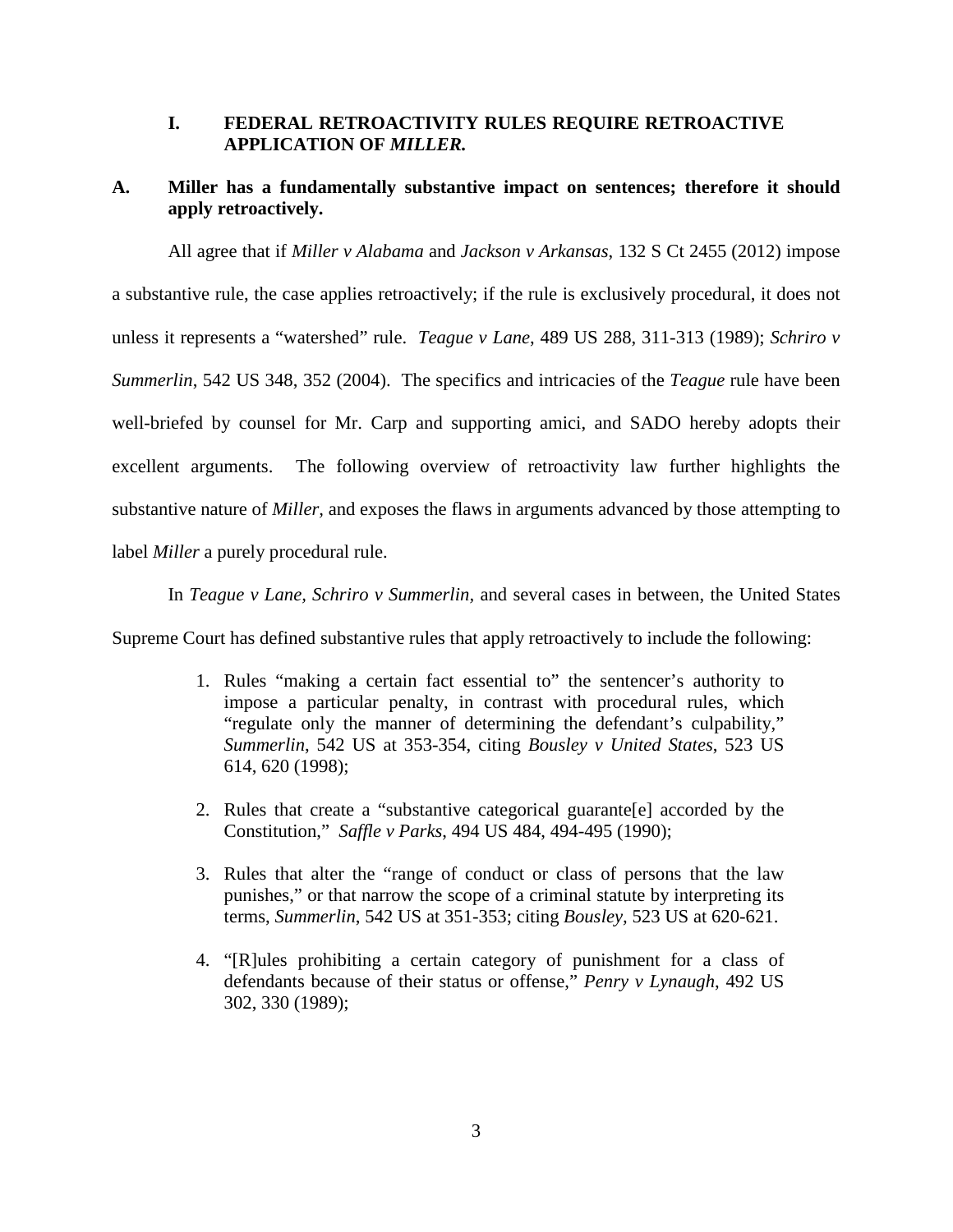5. Rules that place "certain kinds of primary, private individual conduct beyond the power of the criminal law-making authority to proscribe," *Teague,* 489 US at 311.

Substantive rules like these must apply retroactively because they "necessarily carry a significant risk that a defendant stands convicted of 'an act that the law does not make criminal' or faces a punishment that the law cannot impose upon him." *Summerlin*, 542 US at 352, citing *Bousley,* 523 US at 620. In contrast, procedural rules, those that regulate only the manner of determining guilt or culpability, "merely raise the possibility that someone convicted with use of an invalidated procedure might have been acquitted otherwise." *Id*. at 352. Definitions 1 through 4 above describe precisely what *Miller* has done.

#### **1. Miller declared that new facts are essential to impose LWOP, rather than just regulating how such sentences are determined.**

One succinct way to sum up the substantive/procedural divide is to say that a rule changing only "how" a sentence must be determined is procedural; a rule that changes what must exist to impose a particular sentence is substantive. *Saffle*, 494 US at 490 ("There is a simple and logical difference between rules that govern what factors the jury must be permitted to consider in making its sentencing decision and rules that govern how the State may guide the jury in considering and weighing those factors in reaching a decision."); *Summerlin*, 542 US at 353 (rules that "regulate only the *manner of determining* the defendant's culpability" are procedural), citing *Bousley,* 523 US at 620. Said differently, rules that make new facts essential to the imposition of a certain sentence are substantive in nature. *Id.* at 354.

*Miller* did not just outline how already-essential sentencing factors are to be determined to authorize LWOP. The new rule "imposed a new requirement as to what a sentence must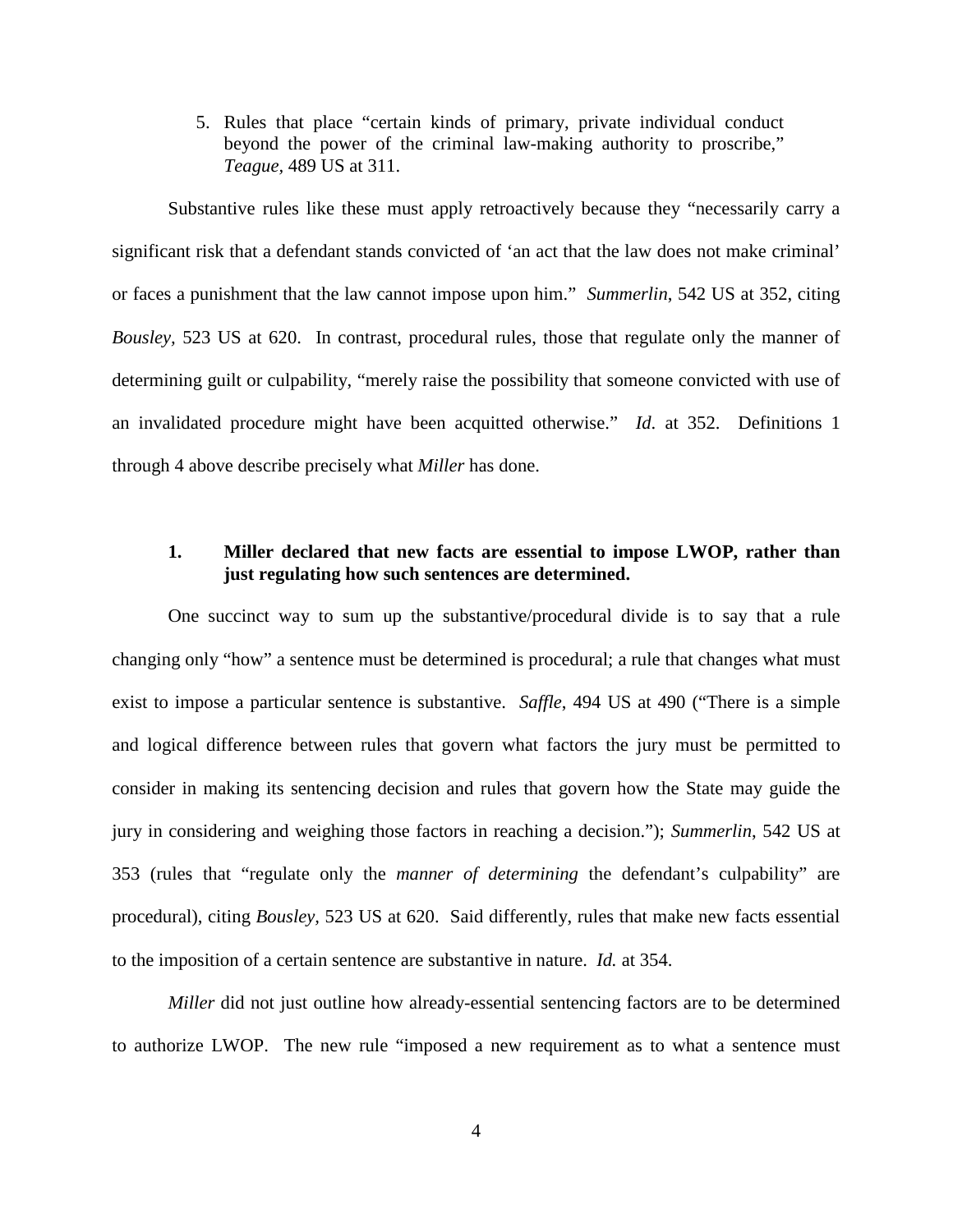consider in order to constitutionally impose life imprisonment without parole on a juvenile." *State v Mantich,* 287 Neb 320, \*10 (2014) (citations omitted). The first new essential fact is age. Before *Miller,* age was immaterial; now if the sentencer finds the offender was older than 17, it must impose LWOP without considering anything else. If, however, the defendant was younger than 18, additional facts must be found.

For those under 18, the court must consider and weigh all the aggravating and mitigating factors about the defendant and the crime, including the various "mitigating qualities of youth" outlined in *Miller,* to determine whether he or she is "the juvenile offender whose crime reflects unfortunate yet transient immaturity," or "the rare juvenile offender whose crime reflects irreparable corruption." *Miller*, 132 S Ct at 2469, quoting *Roper v Simmons,* 543 US 551, 573 (2005); and *Graham v Florida*, 560 US 48, 67-68 (2010). A finding that the juvenile falls into the former, presumptive category requires something less than LWOP. If, and only if, the court finds the defendant falls within the latter, much-smaller category it can impose the "uncommon" and "rare" LWOP sentence. *Miller*, 132 S Ct at 2469.

Attempts by the Court of Appeals and the State to label *Miller* as purely procedural elide this effect on sentencing. To be sure, *Miller* declined to consider the parties' alternative request to impose a categorical ban on LWOP sentences for all juveniles. *Miller*, [1](#page-10-0)32 S Ct at 2469.<sup>1</sup> And, *Miller* did explicitly state that new procedures are needed to determine the appropriate punishment for juveniles where LWOP is the maximum. But the mere fact sentencers still have the authority to reach the ceiling of a new sentence range does not change the fundamental truth

<span id="page-10-0"></span><sup>&</sup>lt;sup>1</sup> In this respect, those opposed to retroactivity mischaracterize *Miller* when they assert that the Court "rejected" a categorical bar on LWOP. To the contrary, the *Miller* Court expressly declined to address the issue because its holding that *mandatory* LWOP violated the Eighth Amendment was sufficient to resolve both cases. *Miller*, 132 S Ct at 2469.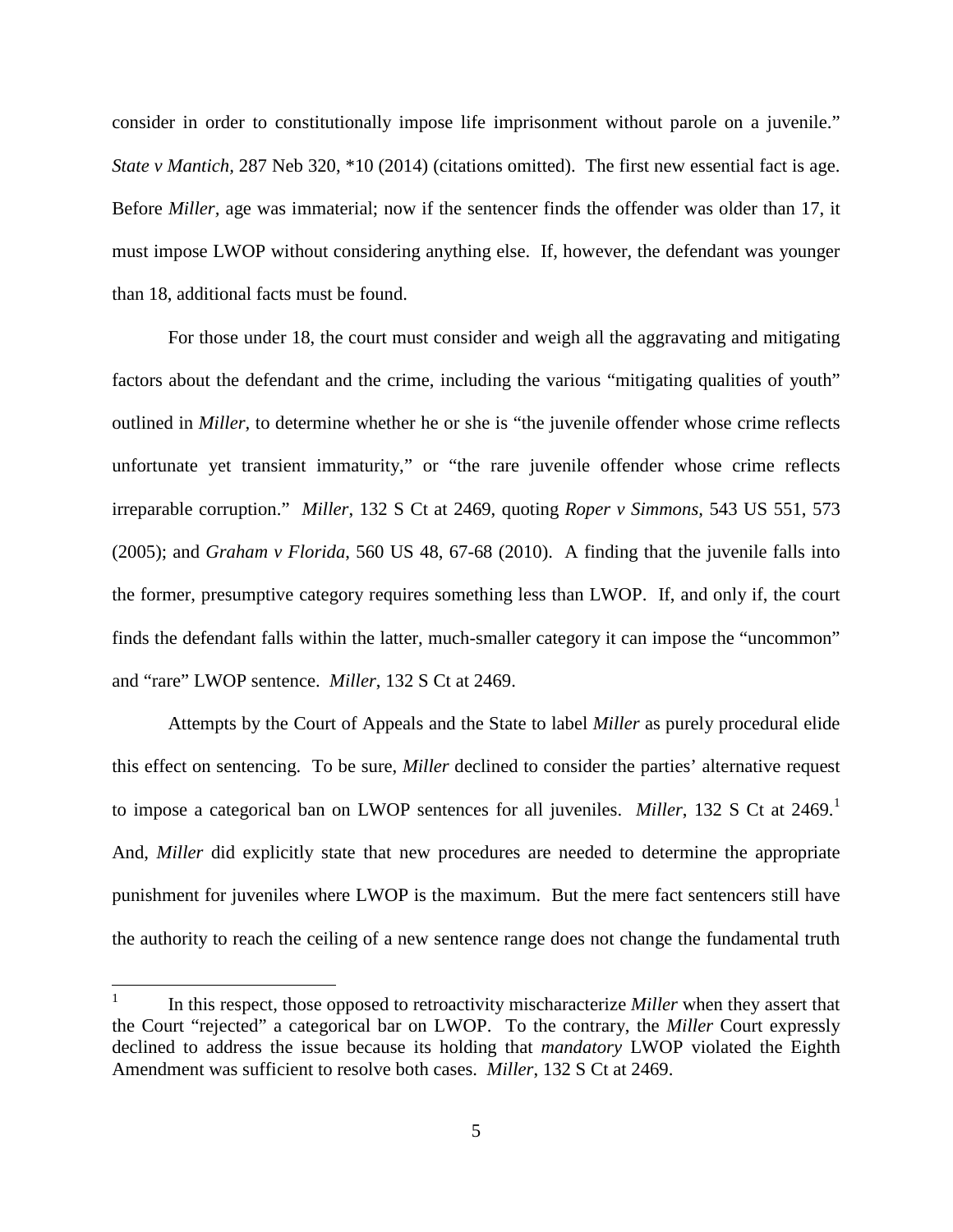that new facts must be found to reach that ceiling. *Summerlin*, 542 US at 354. Furthermore, *Miller's* procedural requirements are the direct result of the substantive change in the law that prohibits mandatory LWOP and makes new facts essential to the imposition of LWOP. *See State v Ragland*, 836 NW2d 107, 115-116 (Iowa 2013) (holding *Miller* retroactive and explaining that while *Miller* mandates new procedures, those procedures are "the result of a substantive change in the law"), citing *Summerlin,* 542 US at 354.

*Schriro v Summerlin*, the primary authority cited by those opposed to retroactive application, actually guts their argument and definitively shows *Miller* is substantive. *Summerlin*  considered whether the Court established a substantive or a procedural rule when it held in *Ring v Arizona,* 536 US 584 (2002), that juries rather than judges must find aggravating factors necessary to authorize death sentences, and that those facts must be proved beyond a reasonable doubt rather than a preponderance. *Summerlin* held *Ring* affected only procedures and not the substance of Arizona's death penalty law. This is because the same range of sentences applied to the same offenders, the same crimes, and the same conduct before and after *Ring.* And, the same aggravating factors had to be found to authorize death after *Ring. Summerlin,* 542 US at 353- 354:

*Ring* altered [only] *the range of permissible methods* for determining whether a defendant's conduct is punishable by death, requiring that a jury rather than a judge find the essential facts bearing on punishment. Rules that allocate decisionmaking authority in this fashion are prototypical procedural rules, a conclusion we have reached in numerous other contexts.

*Id.* (emphasis added) (citations omitted). The Court explained the substantive/procedural divide in a way that is instructive here:

This Court's holding [in *Ring*] that, because Arizona has made a certain fact essential to the death penalty, that fact must be found by a jury, is not the same as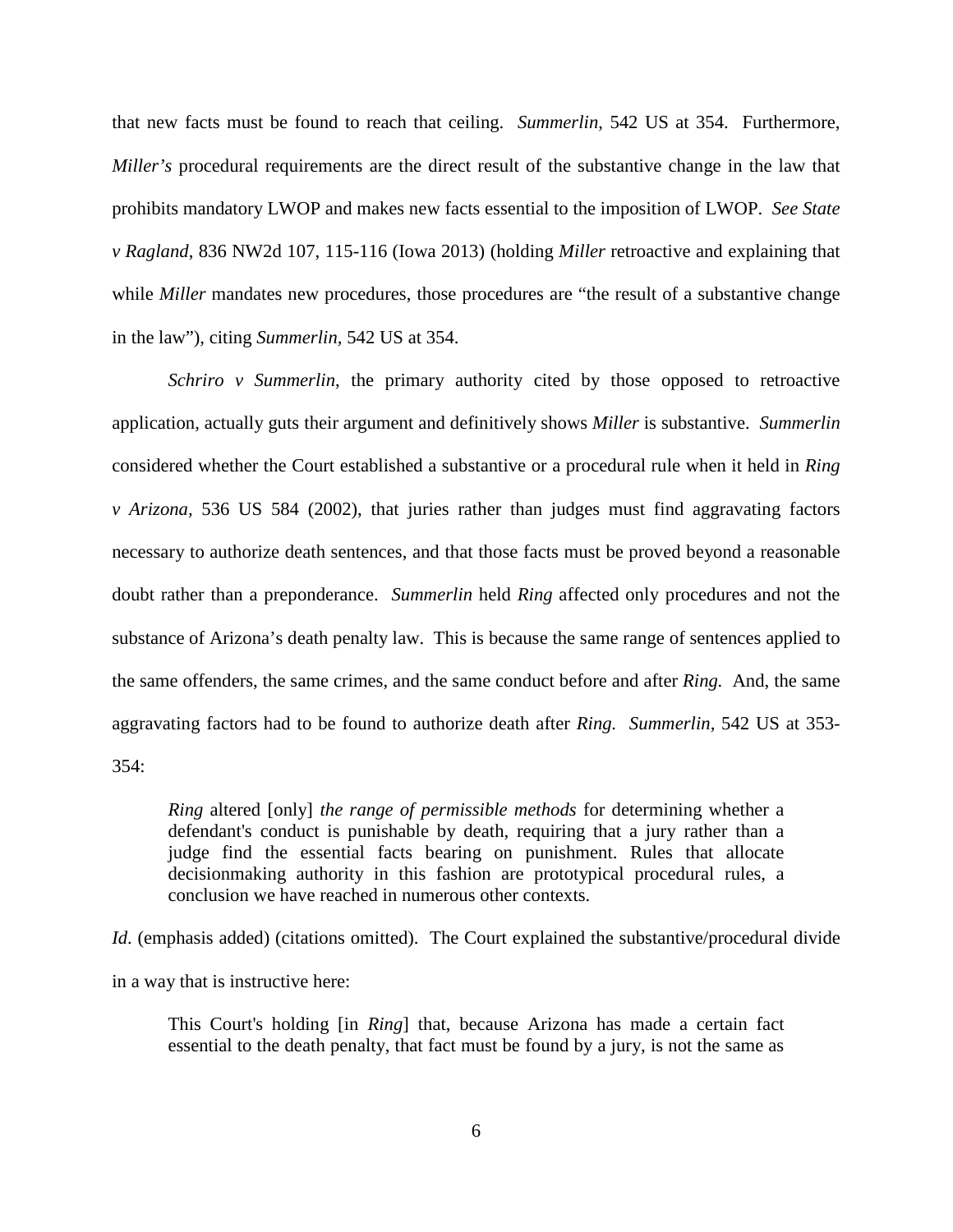this Court's *making a certain fact essential to the death penalty*. *The former was a procedural holding; the latter would be substantive*.

*Id.* at 354 (emphasis added).

*Miller* fits squarely within this latter example. The Court made "certain facts essential" to LWOP, including age and the absence of mitigating factors. It did more than address the "manner of determining" culpability, and it did not merely shift decision-making authority – just as before *Miller*, judges have the exclusive authority to sentence individuals, but now they must consider and find new facts. At its core, *Miller* addressed what needed to be proved to authorize LWOP, and is therefore, a substantive rule.

In an effort to paint *Miller* as purely procedural, retroactivity opponents argue that judges can somehow "consider" mitigating factors and impose LWOP without finding new facts to support such sentences*.* See Brief of Attorney General, pp. 14-16 (asserting that *Miller* merely "enables" judges to consider mitigating factors before imposing LWOP); *People v Carp,* 298 Mich App 472, 514-515 (2012). In other words, they assert that LWOP sentences are not cruel and unusual punishment so long as sentencing judges just "think about" the *Miller* factors before imposing LWOP.

This position is belied by *Miller's* admonishment that "youth matters in determining the appropriateness of a lifetime of incarceration without the possibility of parole" and that "elision of all these differences" between juveniles and adults is "strictly forbidden when a juvenile confronts a sentence of life (and death) in prison." *Miller*, 132 S Ct at 2465, 2468; *see also Mantich,* 278 Neb at \*10-11*; Ragland,* 836 NW2d at 115-116. How can a judge "consider" facts that *Miller* deemed "too much" to disregard, without weighing and determining whether they preponderate in favor of the "uncommon," "rare" sentence of LWOP? *Miller*, 132 S Ct at 2468,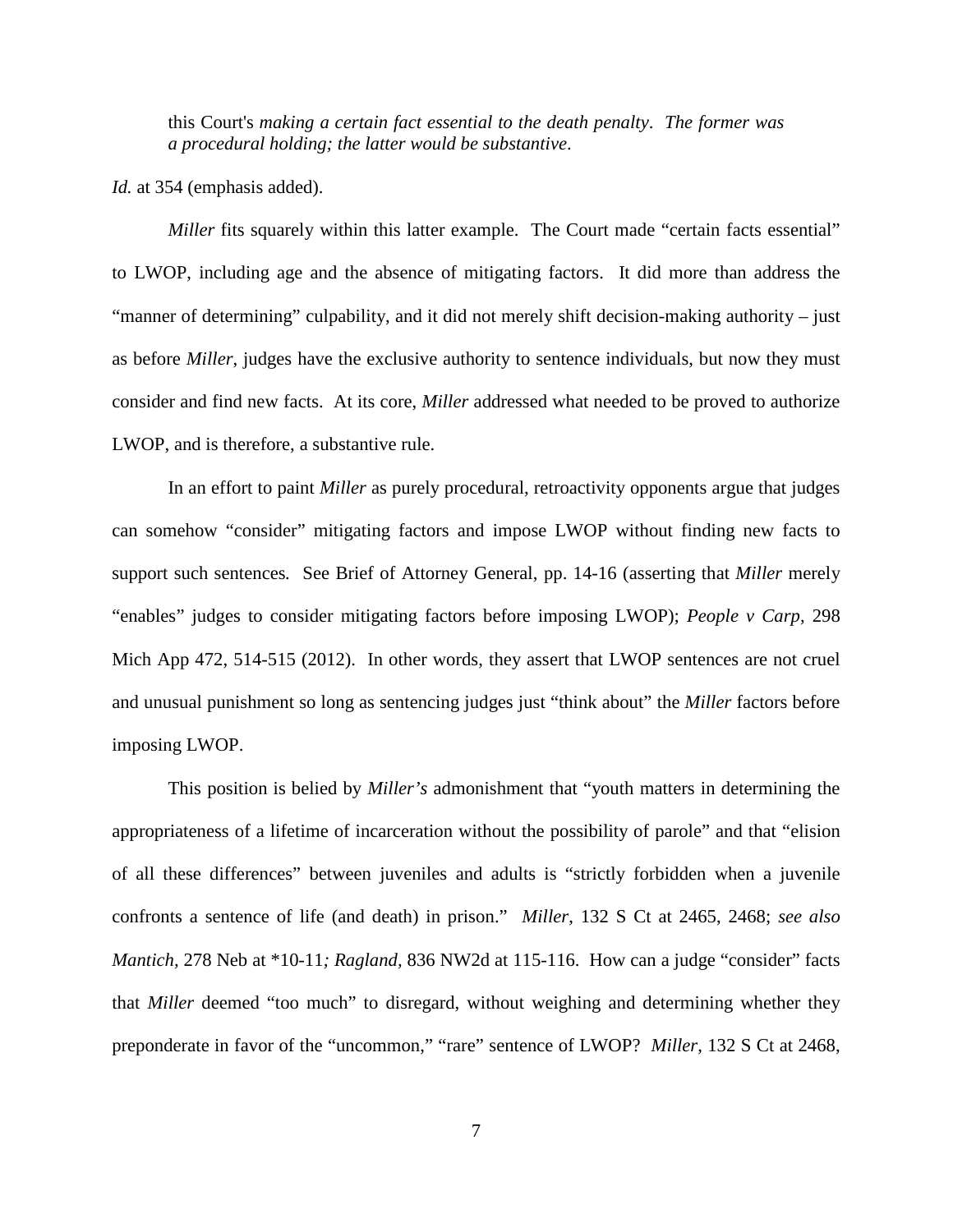2470. How can those factors be "nonessential" to the imposition of LWOP where ignoring them "poses too great a risk of disproportionate punishment"? *Id.* at 2470; *see also, Summerlin*, 542 US at 354 (explaining that rules that make new facts essential a certain punishment are substantive). Clearly, *Miller* intended consideration of mitigating factors to be more than just a pro-forma exercise fulfilled by a simple statement such as "I have considered mitigation." The judge too must weigh and resolve those facts in a manner that justifies a particular sentence.

The Legislature itself recognized this substantive shift in its recent attempt to implement *Miller*.<sup>[2](#page-13-0)</sup> The new, imminent sentencing scheme that the Governor is expected to sign will require that in considering a prosecutor's request to impose LWOP for a juvenile, the judge "*shall consider* the factors listed in *Miller v Alabama*. . . and may consider any other criteria *relevant to its decision*, including the individual's record while incarcerated." SB 319, § (6) (emphasis added) (Attached hereto as Attachment A). By mandating consideration of facts and specifying those facts as "relevant," the Legislature acknowledged they are prerequisites that must be given substantive treatment rather than just a mention. Even more telling is the requirement that the judge:

*shall* specify on the record the aggravating and mitigating circumstances considered by the court *and the court's reasons supporting the sentence imposed*. The court may consider evidence presented at trial together with any evidence presented at the sentencing hearing.

SB 319 § (7) (emphasis added). The mandate that the court cite its reasons for imposing a particular sentence, combined with *Miller's* admonishment that judges are forbidden from ignoring mitigation evidence, reveals the unambiguous recognition that more than just the

<span id="page-13-0"></span><sup>&</sup>lt;sup>2</sup> Some states have found additional support for the conclusion that *Miller* is substantive based upon observations that as a direct result of the decision, states were forced to change their substantive laws, or their substantive laws could no longer be applied. *See Jones v State*, 122 So 3d 698, 702 (Miss 2013); *Mantich,* 278 Neb at \*11.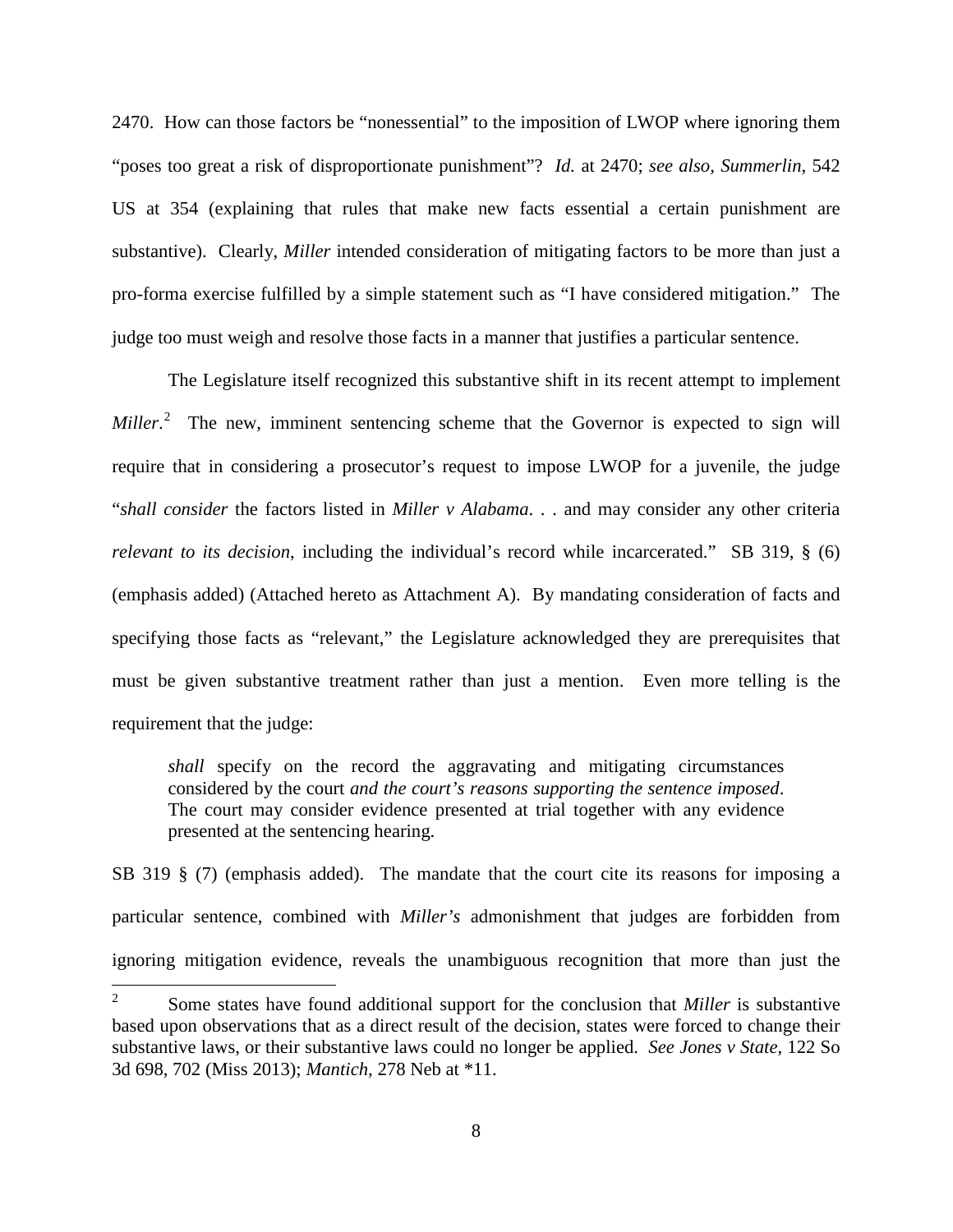"consideration" of mitigation evidence is required. Courts cannot impose LWOP without first considering and weighing mitigation factors and finding "irreparable corruption" and incorrigibility if a level that is inconsistent with youth. *Miller*, 132 S Ct at 2469. Thus, it is specious to claim that *Miller* does not make new facts essential to LWOP, and this case fits squarely within the substantive category envisioned by the *Summerlin* Court.

## **2. Under** *Miller,* **juveniles convicted of first degree murder have an Eighth Amendment right to a different sentence range, as well as a presumptive sentence of less than LWOP. This is fundamentally a substantive constitutional categorical guarantee afforded by the constitution.**

Those opposed to retroactive application simplistically argue that *Miller* is exclusively procedural because the Court stopped short of categorically barring LWOP for juveniles and permitted that sentence, for now, so long as mitigation is first considered. While *Miller* did do those things, it is misleading and myopic to assert that its effect is so limited. The fact is, *Miller*  also mandates a completely different sentence range, as well as a presumption against LWOP for juveniles. This grant of a "substantive categorical guarantee" for juveniles places *Miller* within the second example of substantive rules listed above. *Saffle*, 494 US at 494-495; *see also Mantich,* 287 Neb at \*11 ("*Miller* amounts to something close to a de facto substantive holding, because it sets forth the general rule that life imprisonment without parole should not be imposed upon a juvenile except in the rarest of cases where the juvenile cannot be distinguished from an adult based on diminished capacity or culpability.") (citations omitted).

Pre-*Miller* only one sentence was authorized and indeed, required for all offenders who committed certain crimes. After *Miller* the Eighth Amendment requires that a different sentence *range* apply to juveniles. Under impending legislation, that range is a minimum of 25-45 years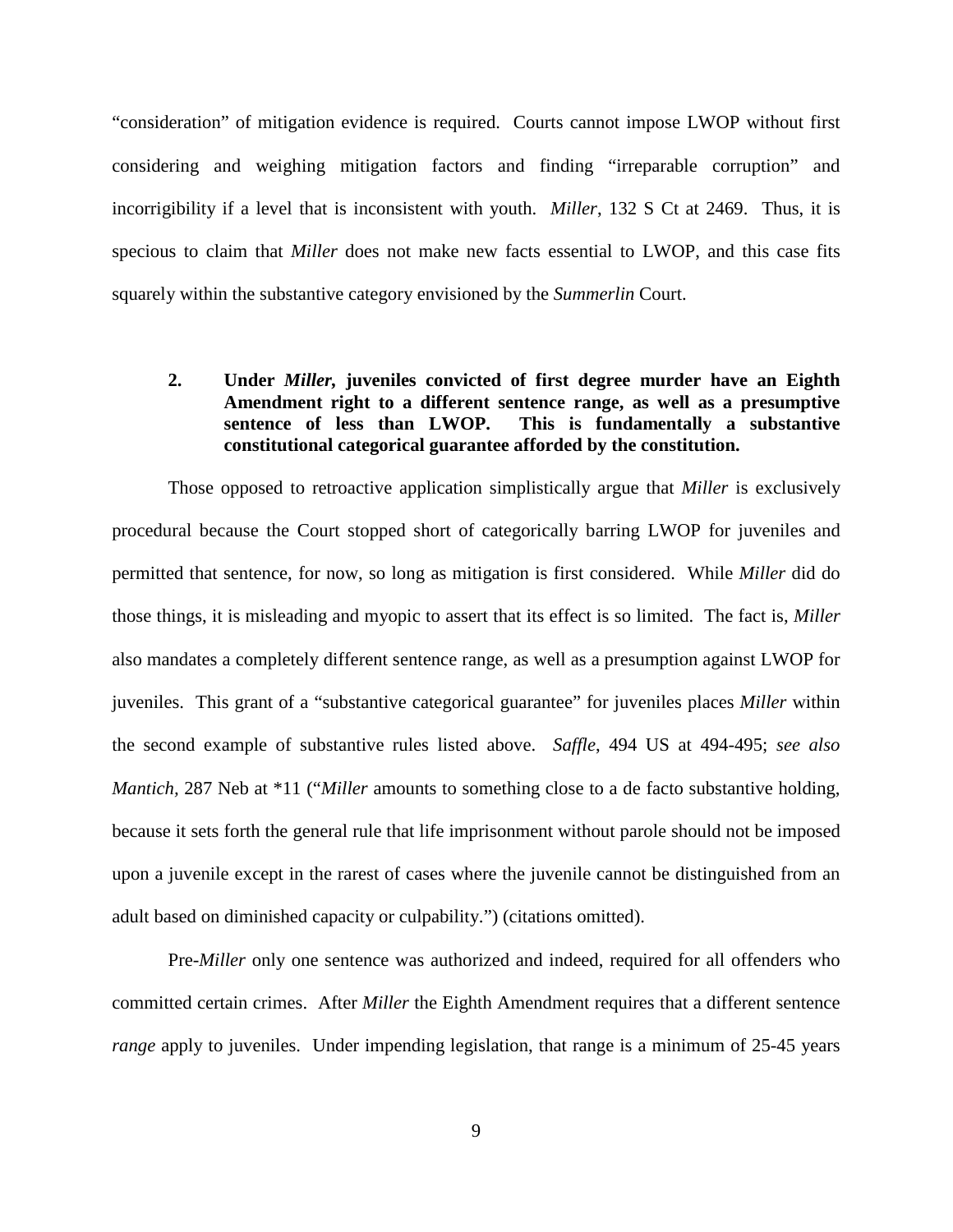to a maximum of at least 60 years, or life without parole. See SB 318; SB 319 (Attachment A). Not only that, but in requiring LWOP sentences to be "uncommon," *Miller* confers upon juveniles a second substantive right in the form of a presumption against LWOP. *Miller*, 132 S Ct at 2469, 2481 (Roberts, C.J., dissenting) (noting that "uncommon" is a synonym for "unusual"). The effect of granting a completely different sentence range for juveniles is the very essence of a substantive law.

A hypothetical demonstrates this. Consider a Michigan law such as burglary with explosives, which requires imposition of a mandatory minimum 15-year prison sentence upon conviction. MCL 750.112. Now, suppose the Supreme Court imposed a constitutional ban on applying that mandatory minimum to juveniles. Instead, the guidelines grid for Class A offenses, the crime class for that offense, must be used. MCL 777.62. Furthermore, while a 15 year sentence is still available, the hypothetical ruling requires the grid to top out at something less than that, say 14 years, for juveniles. The court may exceed 14 years, but only if valid substantial and compelling reasons justifying a departure are found. MCL 769.34(3). Of course, the hypothetical ruling requires new procedures – guidelines scoring, departures, etc. But there can be little serious dispute that the effect of such a holding is, at its core, substantive. The sentence range is different and lower; and to impose a sentence equal to what an adult would receive requires a departure – something that is reserved for the "exceptional" case.

Every relevant aspect of this hypothetical is like our situation. Michigan essentially has a mandatory "minimum" of LWOP for crimes such as first degree murder – the only difference is that it also amounts to the maximum. Where the hypothetical ruling required use of the Class A sentencing grid, *Miller* drops the sentencing floor for juveniles so that a sentence range must apply, under pending legislation, of 25-40 years at the minimum and 60 years at the maximum.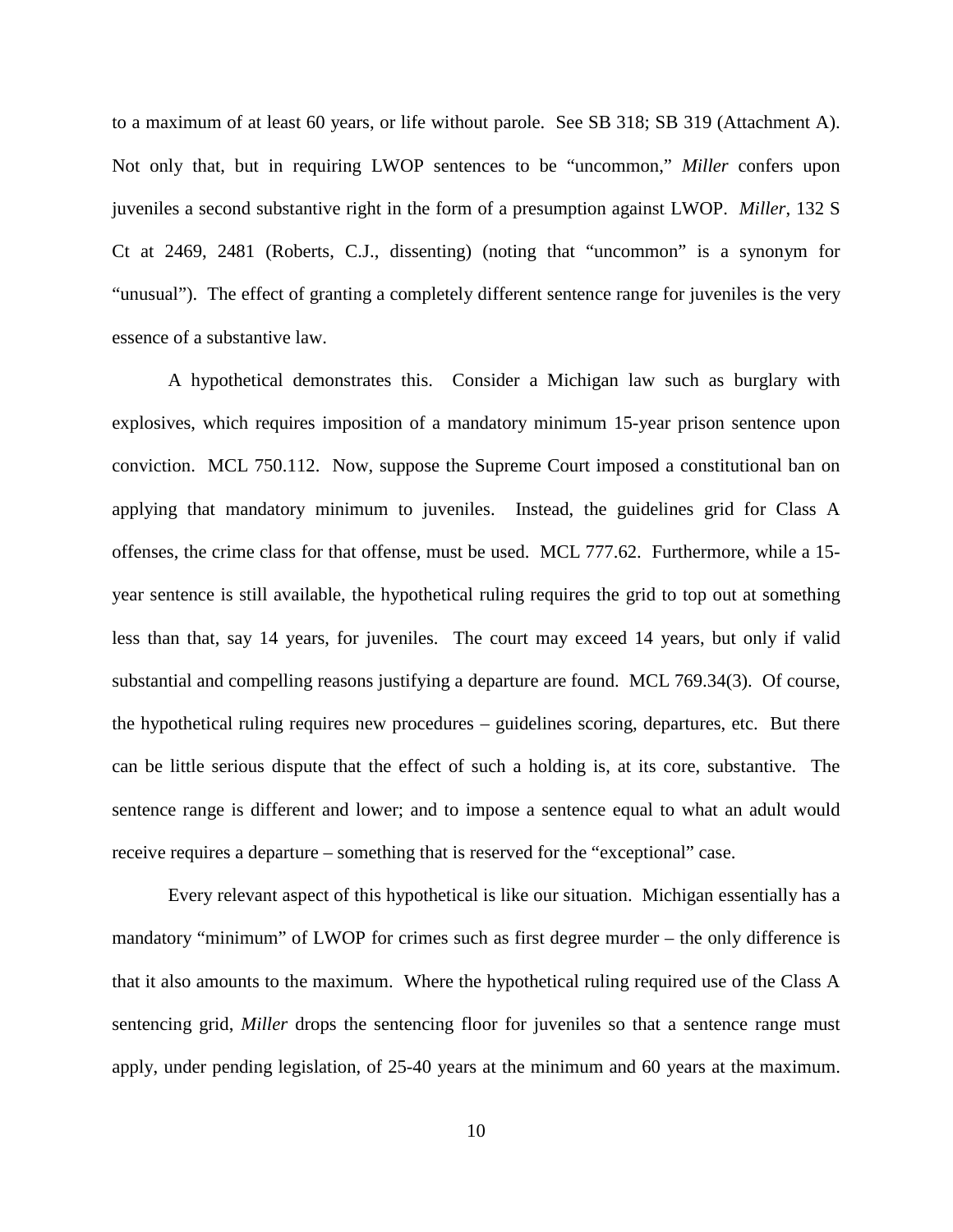SB 319. And under *Miller,* sentencing courts may only impose LWOP for juveniles in the "uncommon" (exceptional) case. *C.f. Miller*, 132 S Ct at 2469 (instructing that LWOP for juveniles must be "uncommon"), 2481 (Roberts, C.J., dissenting) (noting that a common synonym for uncommon is "unusual.") *with People v Babcock*, 469 Mich. 247, 264-65 (2003) (departures from the presumptive guideline range sentence may only be imposed in "exceptional" cases).

The establishment of a completely different set of sentencing options and a presumption against the maximum for juveniles marks this case as substantive for retroactivity purposes. *Miller* substantially altered the range of punishment certain categories of defendants face for certain crimes. A juvenile who does not qualify for LWOP after *Miller*, but who nonetheless remains subject to an LWOP sentence is subject to "a punishment that the law cannot impose upon him." *Summerlin*, 542 US at 352.

There is no doubt that *Miller* also mandates new procedures. Yet the new procedures are the result of a substantive change in the law that prohibits mandatory LWOP sentencing, and are necessary to implement this substantive change in the law. *Ragland,* 836 NW2d at 115. For these reasons, the requirement of new procedures does not alter *Miller's* fundamental substantive effect. Thus, *Miller's* statement that it was requiring "that a sentencer follow a certain process" must be read in context of its ultimate holding that grants juveniles new substantive rights to a different range and to new essential prerequisites to the authority to impose LWOP. *Miller,* 132 S Ct at 2459.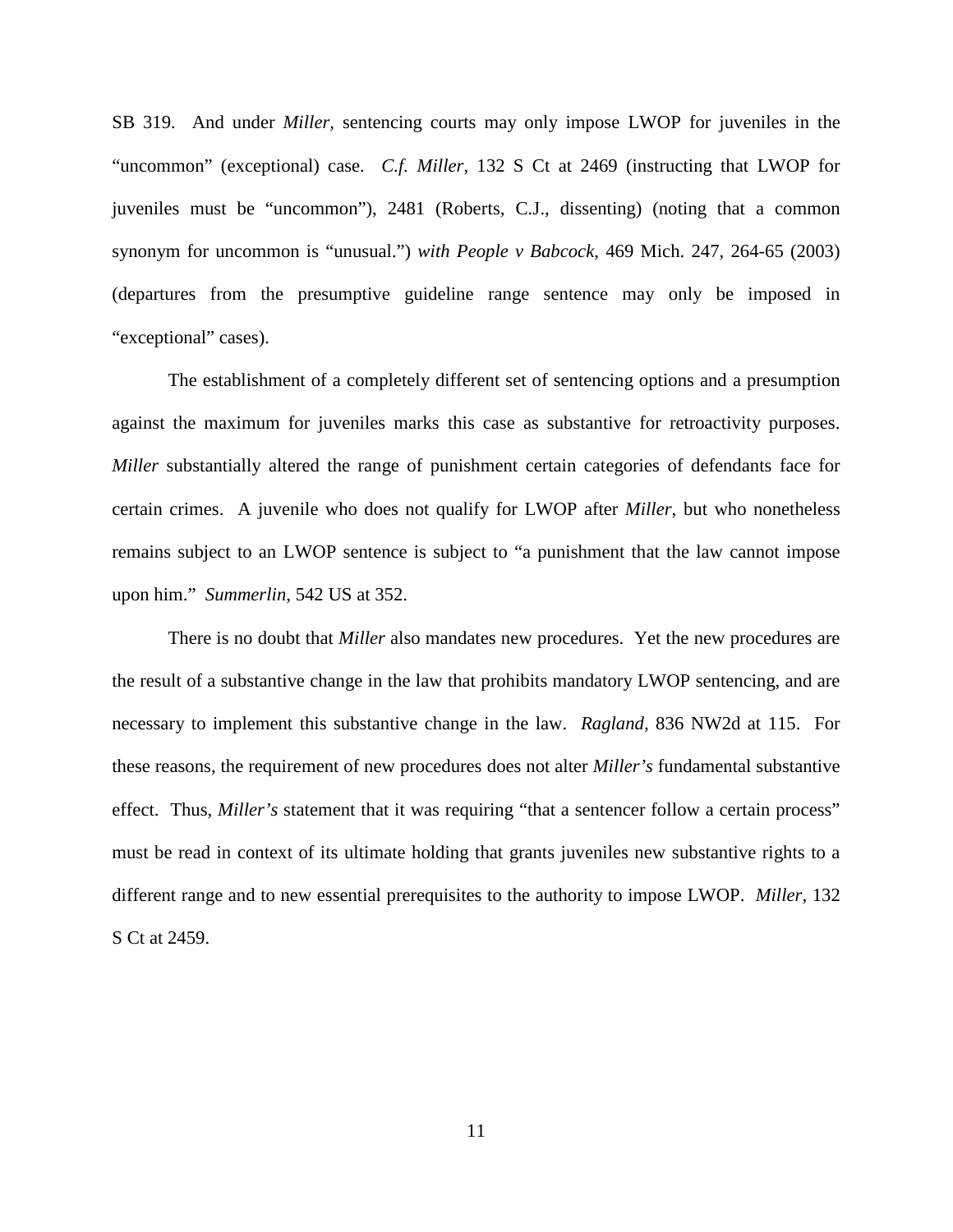#### **3.** *Miller* **altered the range of conduct and the class of persons punished, and narrowed the scope of Michigan's first degree murder law.**

*Miller* altered the range of conduct and the class of persons subject to LWOP sentences. *Summerlin*, 542 US at 351, 353. It also mandated a change in Michigan's murder statute so as to exclude most juveniles from the maximum punishment authorized. *Id.* 

Clearly, there is a different class of individuals that is now treated differently because of their status; "children are constitutionally different from adults for purposes of sentencing." *Miller*, 132 S Ct at 2464. And *Miller* required different punishment, different sentence schemes, and the existence of different facts to support an LWOP sentence for juveniles. *Id.* at 2469. The decision thus altered and narrowed the class of persons who can be punished with LWOP.

*Miller* also narrowed the range of conduct punishable by LWOP by winnowing out the majority of offenses committed by juveniles and reserving LWOP for the rare case. For instance, crimes committed by aiding and abetting, without the intent to kill, or without sophistication or planning, as well as those committed by particularly youthful, immature, and unsophisticated juveniles, juveniles with mental or emotional challenges, and juveniles with unstable dysfunctional familial backgrounds and upbringing, are sure to have been removed from the range of conduct subject to LWOP. *Miller,* 132 S Ct at 2468.By so narrowing the range and type of conduct punished by LWOP, *Miller* enacted a fundamentally substantive change in the law that must be applied retroactively. *See Jones,* 122 So 3d at 702.

Indeed, *Miller* itself said it was changing the class of offenders and reducing the range of conduct subject to LWOP when it declared that upon consideration of the various mitigating factors about the offender and the crime itself, "appropriate occasions for sentencing juveniles to this harshest possible penalty will be *uncommon,*" and that it is only "the *rare* juvenile offender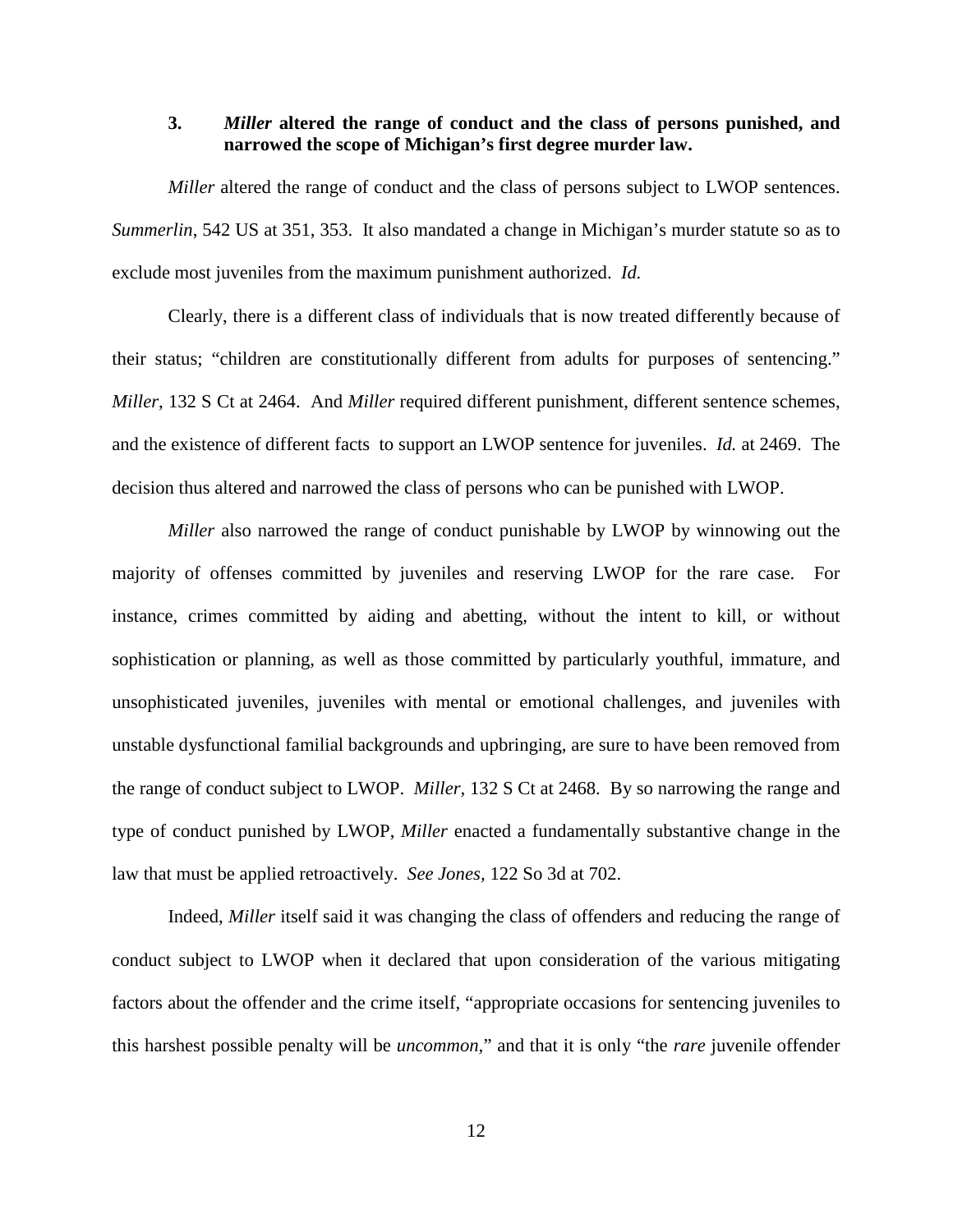whose crime reflects irreparable corruption" that should receive such a sentence. *Miller*, 132 S Ct at 2469 (emphasis added). A rule that by design reduces the number of persons subject to and actually punished with a certain sanction is quintessentially substantive in nature and must be retroactively applied. To do otherwise necessarily means that a substantial portion of juveniles, sentenced before *Miller,* if not the vast majority of them, are serving.... "a punishment that the law cannot impose upon them." *Summerlin*, 542 US at 352.

## **4.** *Miller* **bars a particular category of punishment for the class of juvenile offenders.**

While it is true that *Miller* stopped short of barring *all* LWOP sentences for juveniles, its effect was to prohibit a category of punishment – *mandatory* LWOP —for the juvenile class of offenders because of juveniles' unique status. *Graham,* 506 US at 477.

When applied to the death penalty, for instance, mandatory sentences have long been recognized as a unique, stand-alone form of punishment for Eighth Amendment purposes. *See Woodson v North Carolina,* 428 US 280, 304 (1976); *Harmelin v Michigan,* 501 US 957, 995 (1991); *Sumner v Shuman*, 483 US 66, 73 (1987) (recognizing the Eighth Amendment mandated "individualized capital-sentencing doctrine"); *see also People v Bullock*, 440 Mich 15, 42 (1992) (indicating that mandatory sentence of life without parole is a distinct form of punishment). Moreover, the Court has invariably held that this form of punishment violates the Eighth Amendment. *Woodson,* 428 US at 304*; Harmelin,* 501 US at 994 ("We have held that a capital sentence is cruel and unusual under the Eighth Amendment if it is imposed without an individualized determination that that punishment is 'appropriate.'").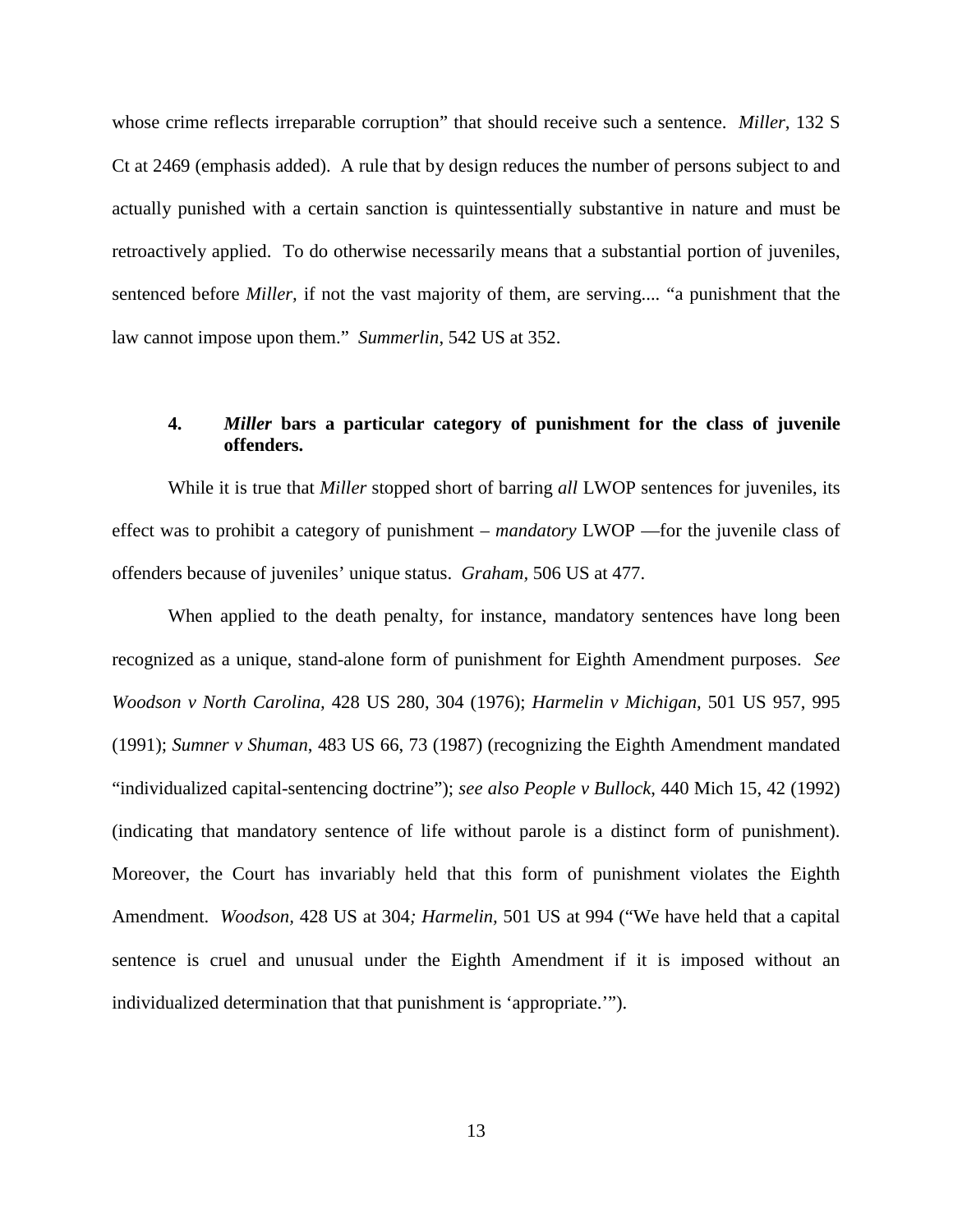Until *Miller* the bar against that form of punishment, mandatory sentencing, was limited to the death penalty. *Harmelin,* 501 US at 995 (holding that outside the death penalty, "a sentence which is not otherwise cruel and unusual" does not "becom[e] so simply because it is 'mandatory"). But *Miller* expanded the "individualized capital-sentencing doctrine," *Harmelin,*  501 US at 995, to the non-death context for juveniles. *Miller*, 132 S Ct at 2470 (holding that *Harmelin* "had nothing to do with children and did not purport to apply its holding to the sentencing of juvenile offenders."). Thus, mandatory LWOP is now recognized as a distinct form of punishment where juveniles are involved, and that form of punishment cannot apply to the juvenile class of offenders under the Eighth Amendment. *See Diatchenko v District Attorney for Suffolk Dist*, 466 Mass 655, 666 (2013); *Ragland,* 836 NW2d at 115-116; *Jones,* 122 So 3d at 702.

Retroactive application of *Miller* is also supported by the Supreme Court's treatment of earlier analogous decisions on the death penalty, a penalty the Court placed on the same plane as LWOP for juveniles. *Miller,* 132 S Ct at 2467*; Graham,* 560 US at 89-90 (Roberts, C.J. concurring). In the seminal case of *Furman v Georgia, 4*08 US 238 (1972), the Court held that the system of imposing the death penalty nationwide was cruel and unusual because capital sentencing juries had nearly unbridled and unguided discretion, creating the specter that death was being imposed in a "wanto[n]" and "freakis[h]" manner. *Id.* at 310 (Stewart, J., concurring); *Johnson v Texas, 509 US 350, 360 (1993).* That decision undoubtedly had a "procedural" aspect: it was established guidelines – or the lack thereof – that led to widespread disproportionate death sentences. Subsequently, the Court made clear that the underlying Eighth Amendment basis for *Furman,* of preventing cruel and unusual punishment, was one of substance rather than procedure, and noted that "we have not hesitated to apply *[Furman]*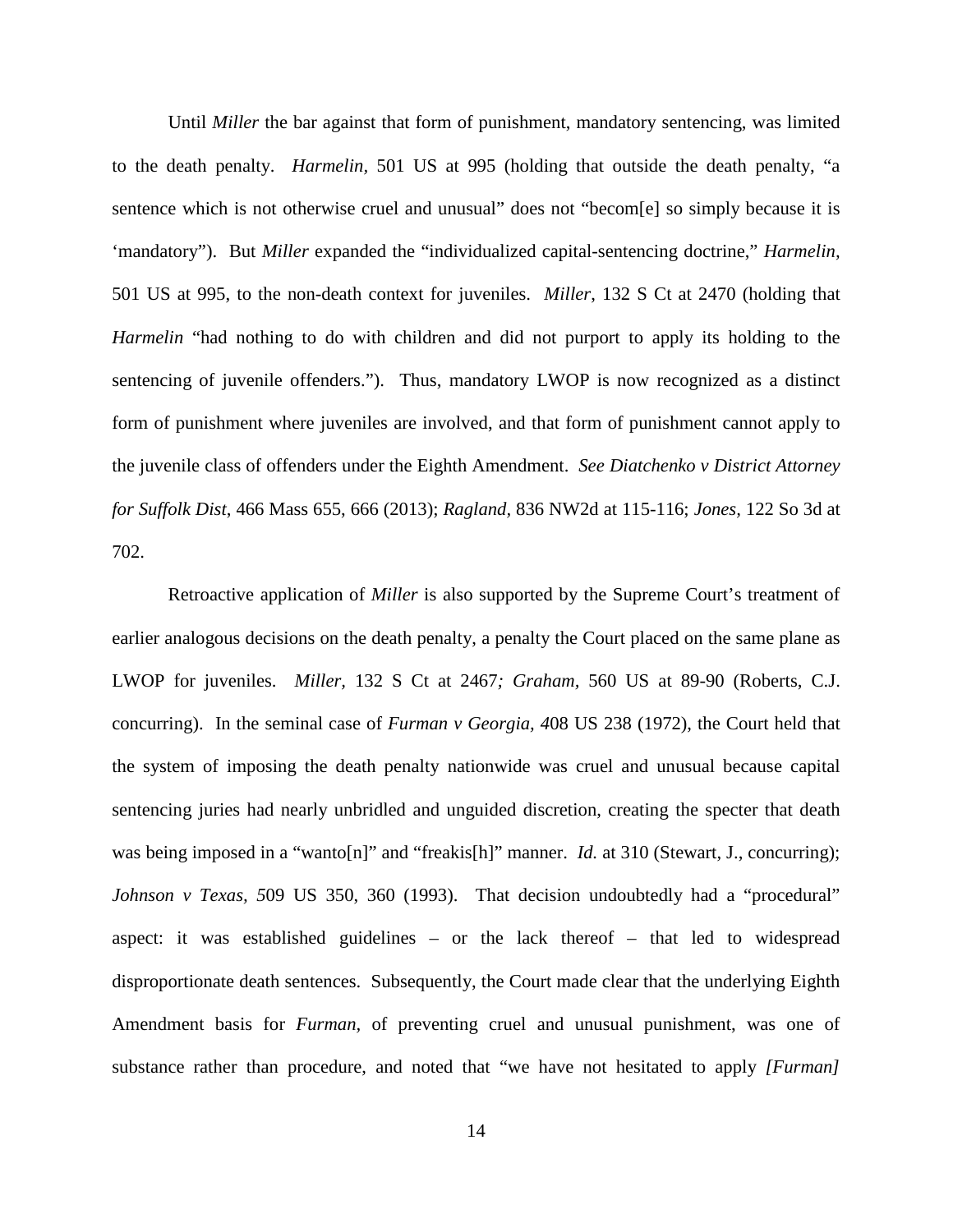retrospectively." *Robinson v Neil,* 409 US 505, 507-508 (1973), citing *Walker v Georgia,* 408 US 936 (1972). Rooted in this conclusion also is the recognition that pre*-Furman* courts lacked the authority to impose death sentences, essentially rendering those judgments *void ab initio*. *See United States v Johnson,* 457 US 537, 551 (1982).

Here*,* similar to *Furman,* the pre-*Miller* mandatory LWOP for juveniles is so contrary to the Eighth Amendment, so fraught with problems of disproportionality, that courts essentially lacked authority to impose it. The fact that *Miller* announces the same type of categorical rule as those decisions striking down the mandatory death penalty counsels strongly in favor of retroactivity. *See Tyler v Cain*, 533 US 656, 668 (2001) (O'Connor, J., concurring) (observing that multiple holdings of the Court may logically dictate retroactivity where the Court "hold[s] in Case One that a particular type of rule applies retroactively to cases on collateral review and hold in Case Two that a given rule is of that particular type"). *Miller* thus applies retroactively.

## **5.** *Miller's* **comment that it was not imposing a categorical bar and that it was requiring that sentencers follow a certain process did not render its substantive new rule exclusively procedural.**

Those opposing retroactivity rely almost exclusively on two isolated passages from *Miller* to argue it is purely procedural in nature. *Carp,* 298 Mich App at 513; Plaintiff-Appellee's Brief, p. 16; Brief of Attorney General at 8-9. The first is *Miller's* statement that, "Although we do not foreclose a sentencer's ability to [impose LWOP] in homicide cases, we require it to take into account how children are different, and how those differences counsel against irrevocably sentencing them to a lifetime in prison." *Miller,* 132 S Ct at 2469. Based upon this language, retroactivity opponents claim that the Court "refused" to categorically bar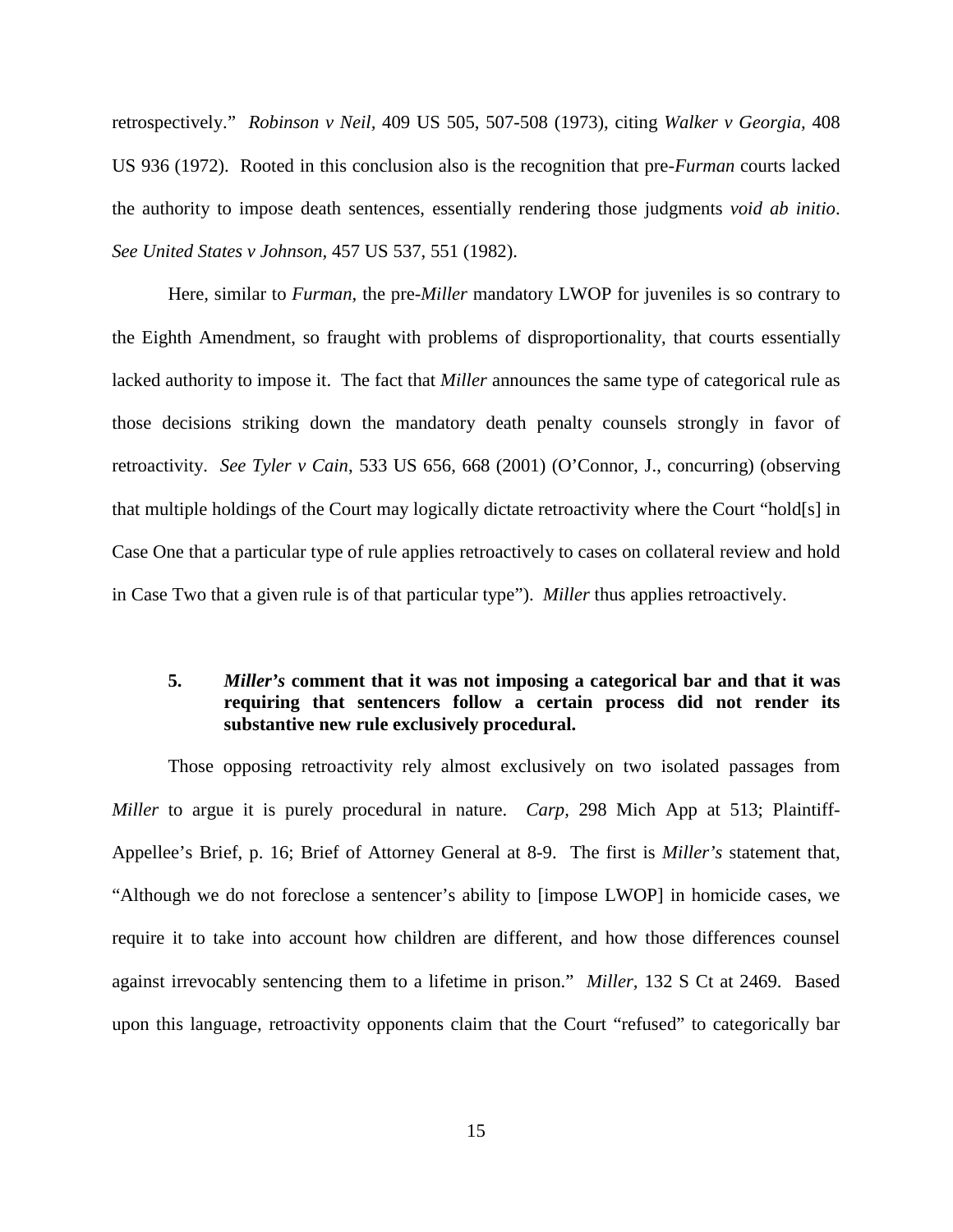LWOP sentences or somehow affirmatively endorsed LWOP on Eighth Amendment grounds, making the *Miller* decision exclusively procedural.

The express language of *Miller* shows the Court did not reject a categorical bar on the merits, but rather opted not to reach that issue because its holding that mandatory LWOP was unconstitutional was sufficient to resolve the cases before it. *Id.* When read in context, it is clear that this oft cited language does not represent the rule or holding of *Miller*, or affirmatively establish that the Eighth Amendment permits sentences of LWOP for juveniles. *See Carp,* 298 Mich App at 513; Plaintiff-Appellee's Brief at 16; Brief of Attorney General at 8-9. Rather, this statement is better understood as an exercise in judicial conservatism, clarifying the limited scope of its decision and the fact that it expressly did not consider whether the Eighth Amendment categorically bars LWOP for juveniles. *Miller,* 132 S Ct at 2469 ("Because [our] holding is sufficient to decide these cases, we do not consider Jackson's and Miller's alternative argument that the Eighth Amendment requires a categorical bar on life without parole for juveniles...")*.*

Even if this statement were intended as a rejection of a more general categorical bar on LWOP for juveniles, despite *Miller's* express statement to the contrary, a categorical bar is not the exclusive definition of a substantive rule. As discussed above, the Court has provided at least five different definitions of substantive rules, four of which encompass *Miller.*

A second passage from *Miller* that retroactivity opponents cite by rote as a catchphrase for their position is the following:

Our decision does not categorically bar a penalty for a class of offenders or type of crime—as, for example, we did in *Roper* or *Graham*. Instead, it mandates only that a sentencer follow a certain process—considering an offender's youth and attendant characteristics—before imposing a particular penalty.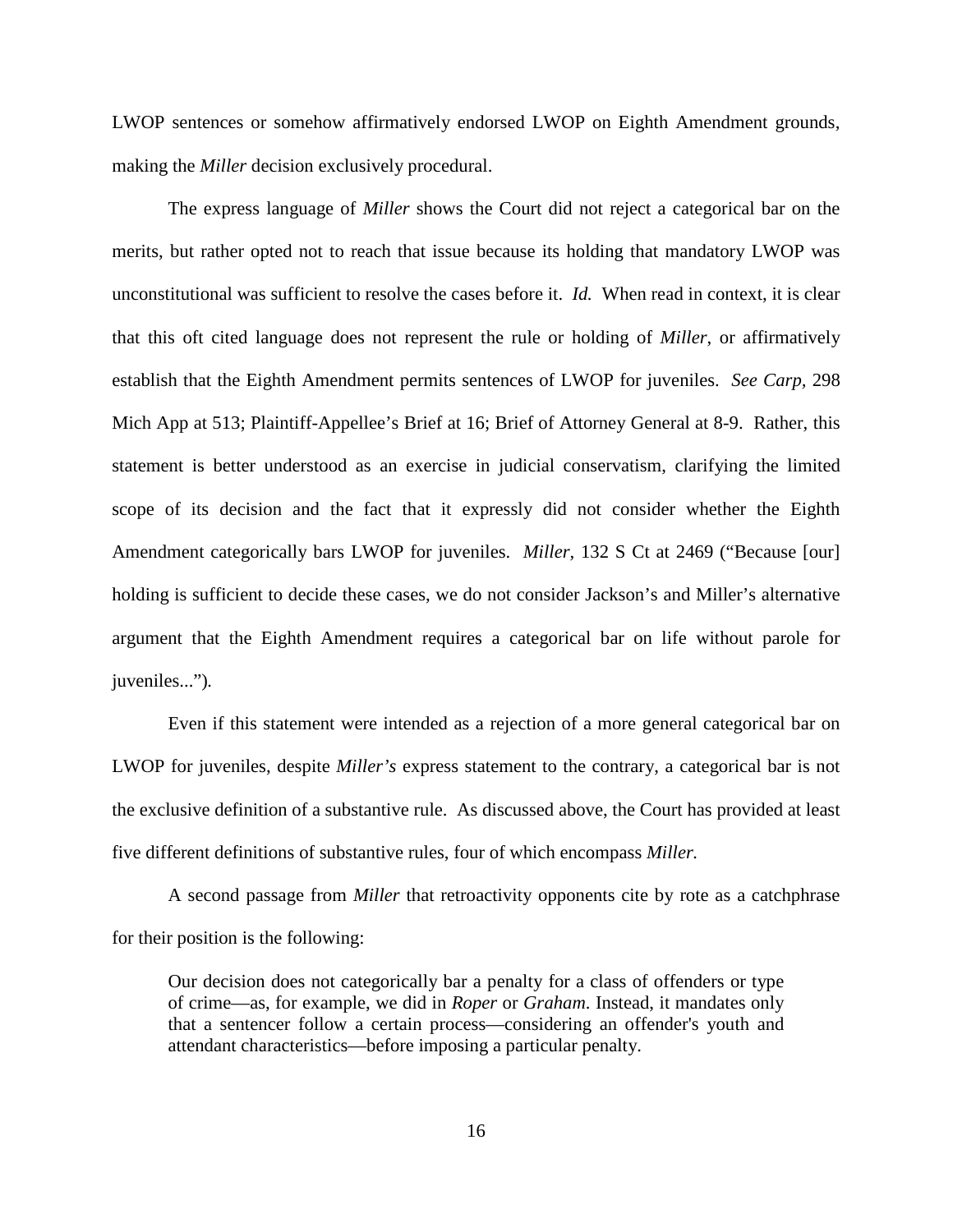*Id.* at 2471. The State and the Court of Appeals suggest that this sentence definitively establishes *Miller*'s purely procedural nature. *Carp,* 298 Mich App at 513-515; Plaintiff-Appellee's Brief at 16; Brief of Attorney General at 8-9. This argument erroneously treats this statement as if it was the rule of *Miller*, wrongly equates the term "process" with procedure, ignores the underlying impetus for the Court's discussion of process, and disregards the context in which the Court made this statement.

The above language does not represent the holding of *Miller* and does not even appear in the second section of the opinion which consists of the Court's holding. *See Miller,* 132 S Ct at 2463-2470. Rather, the above language appears in the third section of the *Miller* decision and is part of a larger discussion explaining why the national consensus was immaterial to the Court's opinion, in response to arguments raised by the states and dissenting justices. *Id.* at 2470.

As discussed above, *Miller* does address procedural aspects of juvenile sentencing and explicitly mandates procedure. However, that requirement was only necessary because of the Court's underlying, substantive holding that mandatory LWOP as applied to juveniles violates the Eighth Amendment. *Id.* at 2469. It is unreasonable to treat this one statement, taken out of context, as dispositive of whether the rule of *Miller* is substantive or procedural. This overly simplistic application of *Teague*, disregards the "important" distinction between substance and procedure, a distinction that the United States Supreme Court and our state courts recognize is not always a "simple matter to divine." *Carp,* 298 Mich App at 512, citing *Bousley*, 523 US at 620 and *Robinson,* 409 US at 509.

Thus, the requirements *Miller* imposes on states and the substantive guarantees it affords juveniles reveal that it is primarily substantive in nature and its implementation requires new procedures. The substantive aspects of this new rule mandate retroactive application.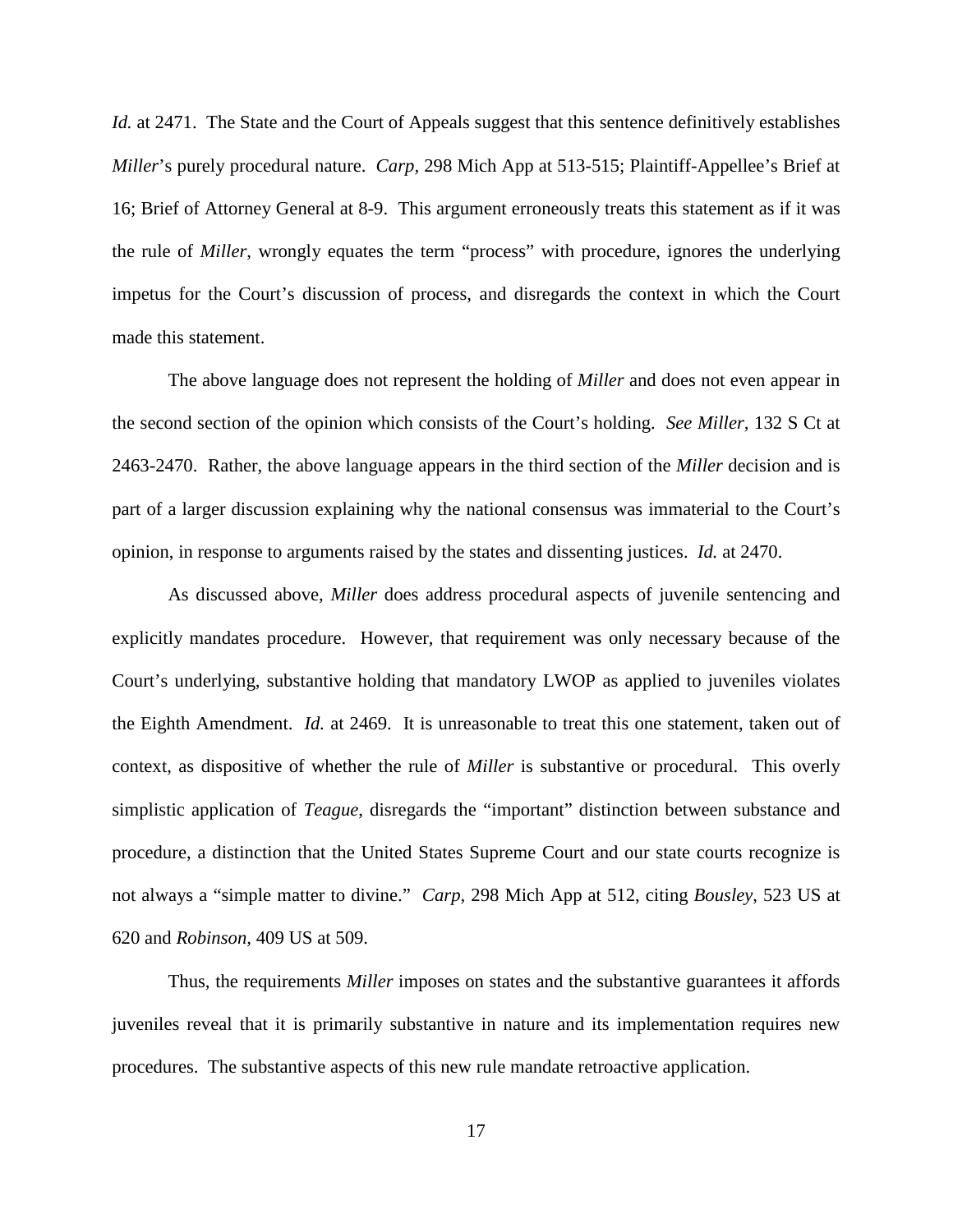**B. The United States Supreme Court made its decision retroactive by applying the new rule to Kuntrell Jackson, whose conviction was final at the time of its decision.**

In *Teague,* the Supreme Court declared that, as a threshold matter, it would not announce a new rule in a given case "unless the rule would be applied retroactively to the defendant in the case *and to all others similarly situated*." *Teague*, 489 US at 316 (emphasis added); *see also Penry*, 492 at 313 (noting Supreme Court will not apply a new rule to a case on collateral review unless that rule applies retroactively to all cases on collateral review), *abrogated on other grounds by Atkins v Virginia*, 536 US 304 (2002). Furthermore, once a new rule is applied to the defendant in the case announcing that rule, "evenhanded justice requires that it be applied retroactively to all who are similarly situated." *Teague,* 489 US at 300, 315, *citing Fuller v Alaska,* 393 US 80, 82 (1968) (Douglas, J., dissenting) (if a rule is applied to the defendant in the case announcing the rule, it should be applied to all others similarly situated).

The result is that when the Supreme Court announces a new rule and applies it to a defendant whose conviction is already final, that rule is retroactive. *See also, Tyler,* 533 US at 663. ("The new rule becomes retroactive, not by the decision of the lower court, or by the combined action of the Supreme Court and lower courts, but simply by the action of the Supreme Court.") In *Miller*, the Supreme Court applied its new rule to Kuntrell Jackson. Jackson's conviction became final in 2004, *Jackson v State*, 194 SW3d 757 (Ark 2004), and his case reached the Supreme Court after the state courts affirmed the dismissal of his state habeas corpus petition. *Jackson v Norris*, 2011 Ark 49 (Ark 2011), *cert granted sub nom Jackson v Hobbs*, 132 S Ct 548 (2011). By granting relief in *Jackson*, the Court made its rule fully retroactive to all defendants whose cases are final. *Teague*, 489 US at 300, 309, 316; *see also Tyler,* 533 US at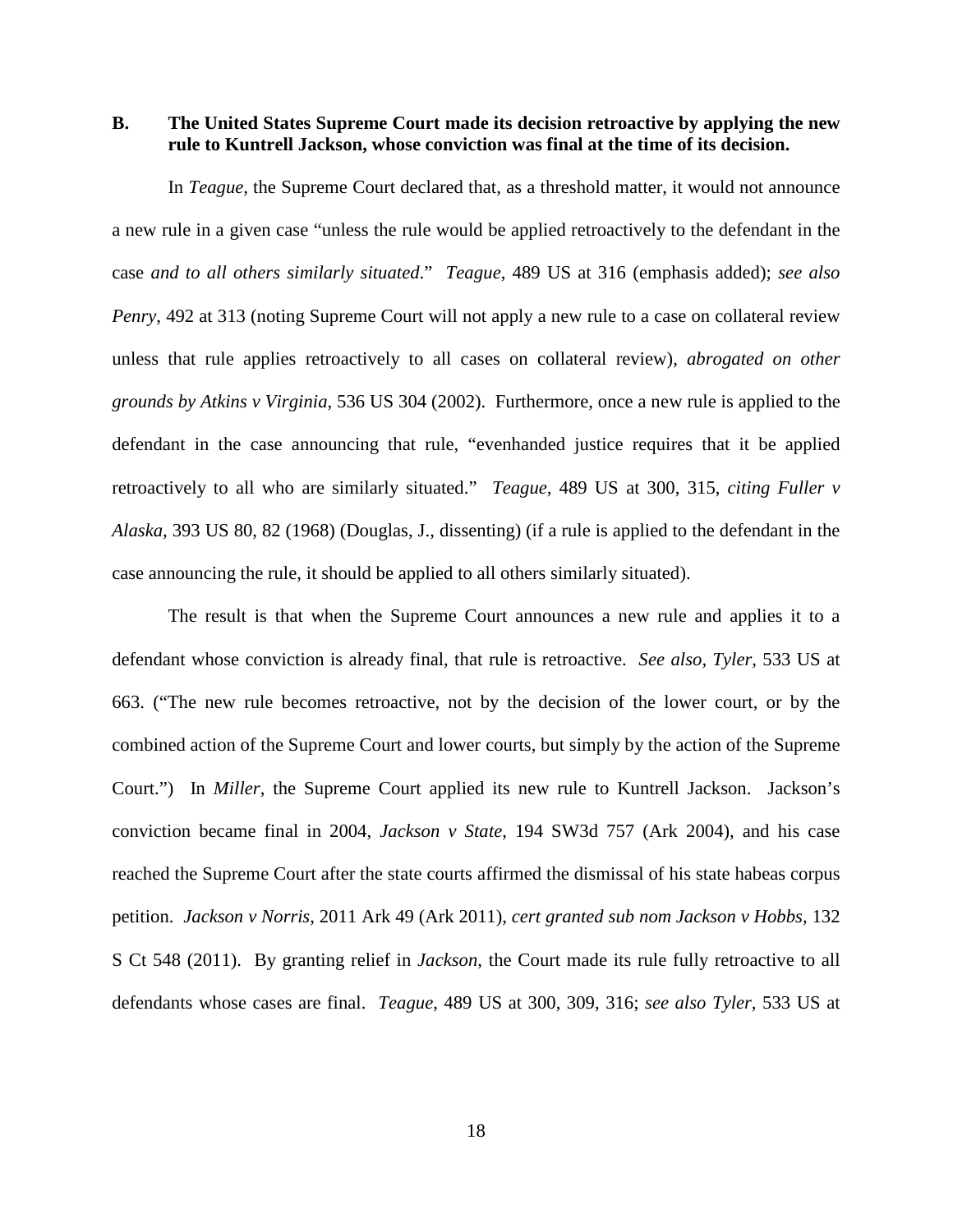668 (O'Connor J. concurring) (explaining that Supreme Court need not expressly hold new rule to be retroactive, but retroactivity may be "logically dictate[d]").

If the Court did not intend for its new rule to apply retroactively, it would have announced and applied it only in *Miller*, *Jackson's* companion case that was before the Court on direct review. *C.f. Graham v Collins*, 506 U.S. 461, 466-67 (1993) (refusing to address merits of underlying claim in a collateral case because granting defendant relief would require announcement of new rule), *with Johnson v Texas*, 509 U.S. 350, 352-53 (1993) (noting that defendant raising same issue as petitioner in *Graham* would be entitled to ruling on merits because his case was not final). It did not so limit its holding. And the fact that certiorari was granted on both a final and non-final case signals a deliberate approach. The Court could easily have denied certiorari to Mr. Jackson and required him to litigate the retroactivity of its new rule in the lower court. It did not and instead addressed "two (carefully selected) cases" that were in completely different procedural postures. *Miller,* 132 S Ct at 2489 (Alito, J. dissenting).

Thus, *Teague'*s threshold question of retroactivity has been answered. Michigan defendants whose convictions became final before *Miller/Jackson* are "similarly situated" with Kuntrell Jackson. *Teague,* 489 US at 316. Accordingly, the question of retroactivity has initially been answered by the Supreme Court itself in *Miller* and *Jackson,* when it applied its new rule to Kuntrell Jackson.

#### **C. In the alternative, if** *Miller* **is exclusively procedural, it is a watershed rule of criminal procedure without which the likelihood of an accurate sentence is seriously diminished.**

A procedural rule applies retroactively on collateral review under *Teague*, so long as it is a "watershed rule" of criminal procedure, meaning a procedure "without which the likelihood of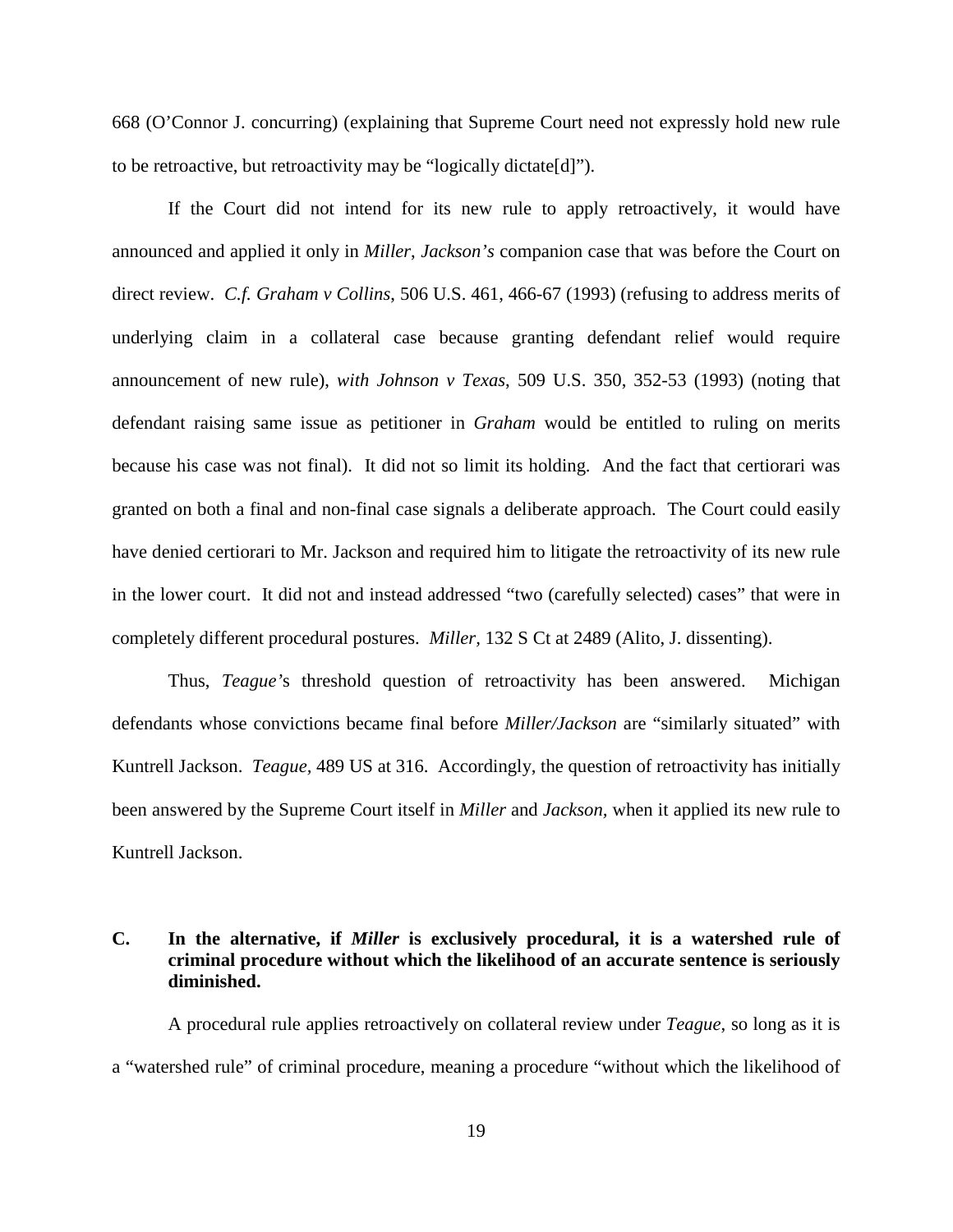an accurate conviction is seriously diminished." *Teague,* 489 US at 311*.* The so-called watershed exception has since been framed as consisting of two requirements: (1) violation of the new rule must "seriously diminish the likelihood of obtaining an accurate conviction," and (2) the rule must "'alter our understanding of the *bedrock procedural elements*' essential to the fairness of a proceeding." *Tyler*, 533 US at 665, citing *Sawyer v Smith*, 497 US 227, 242 (1990) (emphasis in original). To be a watershed rule, a new rule must be "essential to the accuracy and fairness of the criminal process" rather than just aimed at improving results. *Sawyer,* 497 US at 242-243. *Gideon v Wainwright*, 372 US 335 (1963), is the archetypal watershed rule by which nearly all new rules are judged. *See e.g., Saffle,* 494 US at 495 (new rule had "none of the primacy and centrality of the rule adopted in *Gideon*"); *Whorton v Bockting*, 549 US 406, 418- 421 (2007) (as compared to *Gideon*, *Crawford* was much more limited in scope and its relationship to the accuracy of the factfinding process was far less direct and profound).

*Miller's* new rule satisfies both requirements of *Teague's* watershed exception. Noncompliance with *Miller* seriously diminishes the likelihood of obtaining an accurate sentence. *Tyler,* 533 US at 665 (citation omitted). *Miller* is specifically designed to ensure proportionate sentences for juvenile homicide offenders, meaning sentences that accurately reflect the circumstances of the offense and the offender. *Miller,* 132 S Ct at 2469 (automatic LWOP for juveniles "poses too great a risk of disproportionate punishment")*. Miller* establishes two fundamental protections for juveniles convicted of homicide offenses: the right to individualized sentencing involving the consideration of the mitigating characteristics of youth, and a presumption against a sentence of life without parole. *Miller,* 132 S Ct at 2469. These protections are necessary because without them, the risk of inaccurate sentencing is "too great." *Id.*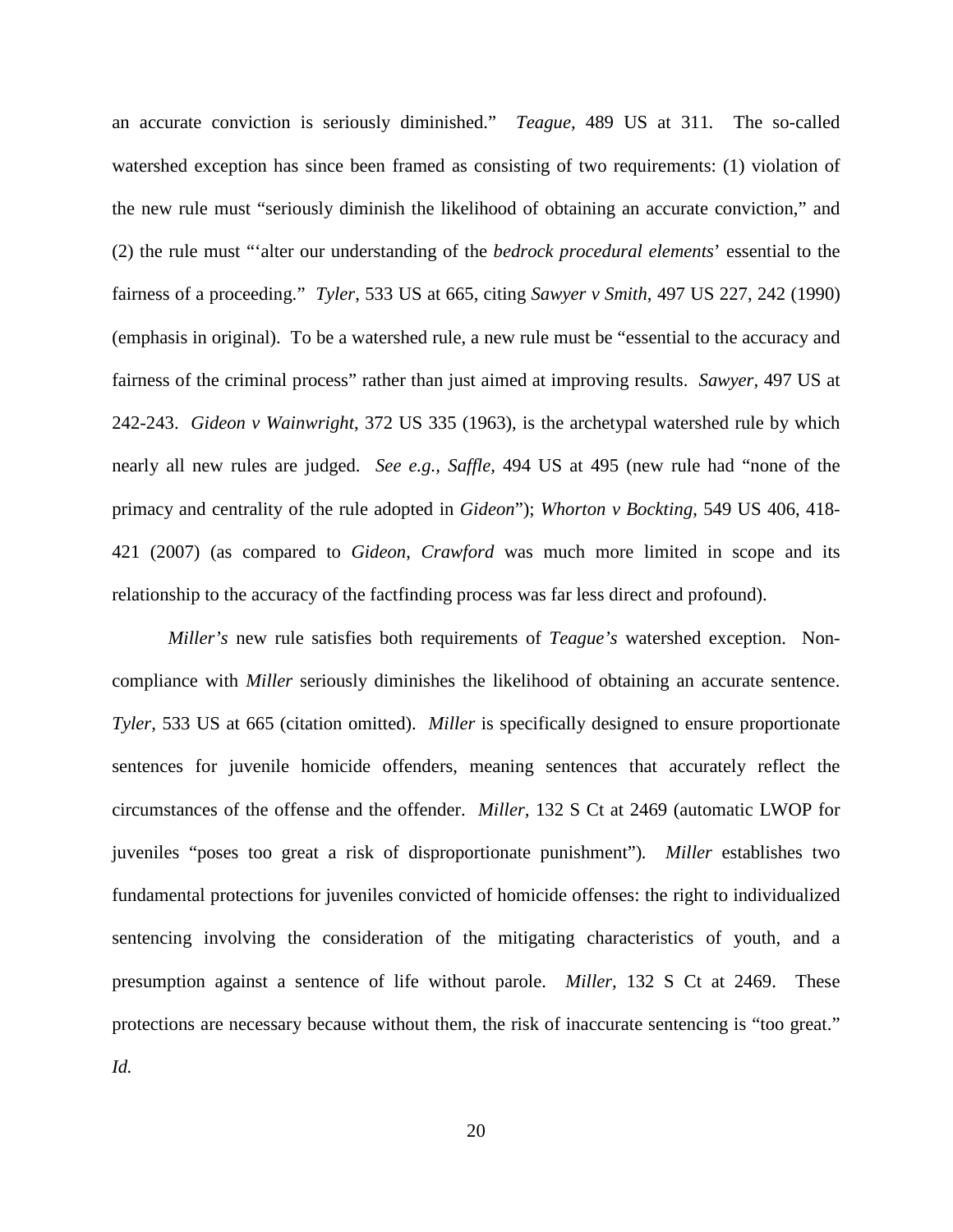Not only is *Miller's* requirement of individualized sentencing essential to ensure accurate, proportionate, and Eighth Amendment-compliant sentences, *Miller* fundamentally altered our understanding of the bedrock elements of sentencing. *Tyler,* 533 US at 665 (citation omitted). While *Miller* applies only to a subset of criminal defendants, the shift is dramatic; procedures formerly required only for death penalty sentencing because "death is different" must now be applied when considering non-death sentences for juveniles because children are also "different." *See Gregg v Georgia,* 428 US 153, 188 (1976) ("death is different" and so it cannot "be imposed under sentencing procedures that created a substantial risk that it would be inflicted in an arbitrary and capricious manner"); *Miller,* 132 S Ct at 2470 ("So if (as *Harmelin* recognized) 'death is different,' children are different too," and applying death penalty analysis to juvenile LWOP). This shift represents a fundamental change in both the procedures required to subject juveniles to the harshest sentences available and the circumstances under which the Constitution requires individualized sentencing. *C.f. Harmelin*, 501 US at 957 (refusing to extend individualized sentencing requirement outside of the death sentence context), with *Miller*, 132 S Ct at 2469.

*Miller* is distinguishable from other new rules determined to fall short of the watershed exception. Unlike many new rules, *Miller* is not merely a new rule aimed at providing an *additional* measure of protection against error by enhancing already existing authorities guaranteeing due process protection against fundamental unfairness. *C.f., e.g. Gilmore v Taylor*, 508 US 333, 340, 345 (1993); *Graham*, 506 US at 478; *Gray v Netherland*, 518 US 152, 155, 170 (1996); *Beard v Banks*, 542 US 406, 419-420 (2004). Rather, *Miller* itself is the authority guaranteeing protection against fundamental unfairness. Similarly, *Miller* is not a rule that merely allocates decision-making authority because, prior to *Miller,* there was no sentencing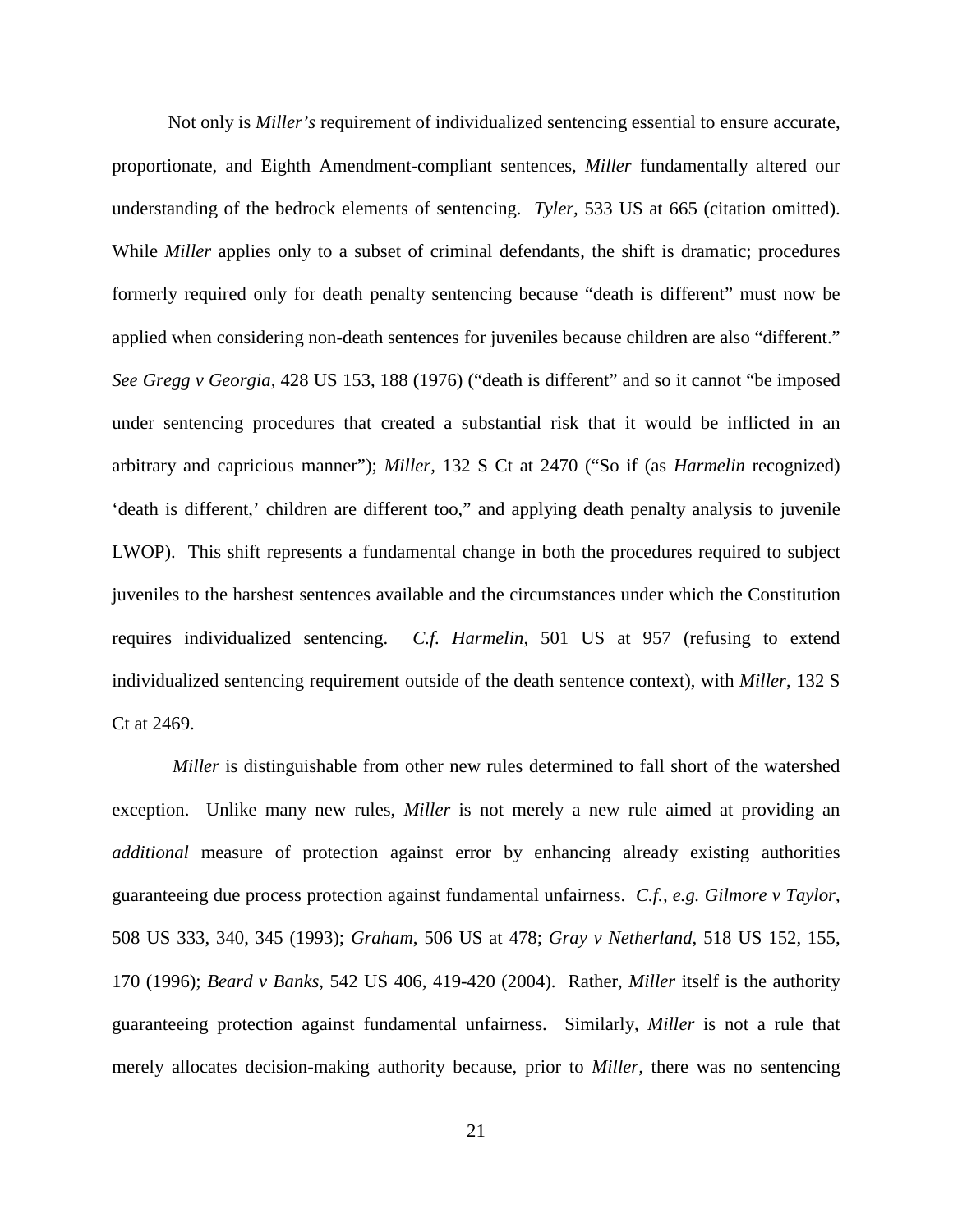discretion to be exercised or allocated. *C.f. Summerlin*, 542 US at 355-357. Finally, *Miller* is certainly distinguishable from new rules where the Court has concluded they are not watershed largely because it was unclear whether the new rule would actually enhance the accuracy of the proceeding. *See Teague,* 492 US at 315; *Saffle,* 494 US at 495; *Goeke v Branch*, 514 US 115, 120-121 (1995); *Whorton*, 549 US at 418-421. The very impetus for *Miller* was that without its new rule the risk of a disproportionate sentence was "too great." *Miller*, 132 S Ct at 2469. Further, the *Miller* Court declared the process it mandated would render LWOP sentences for juveniles "uncommon." *Id.* Prior to *Miller*, 100% of juvenile homicide offenders received a sentence of life without parole, regardless of its proportionality or accuracy. Now, under *Miller,* such sentences will be uncommon, meaning it is certain that the *Miller* decision will actually affect a tremendous improvement in the accuracy of the factfinding process with respect to juvenile sentencing.

For the above reasons, should this Court conclude that *Miller* announced a rule that is exclusively procedural, it must still find that *Miller* applies retroactively because it is a watershed rule of criminal procedure.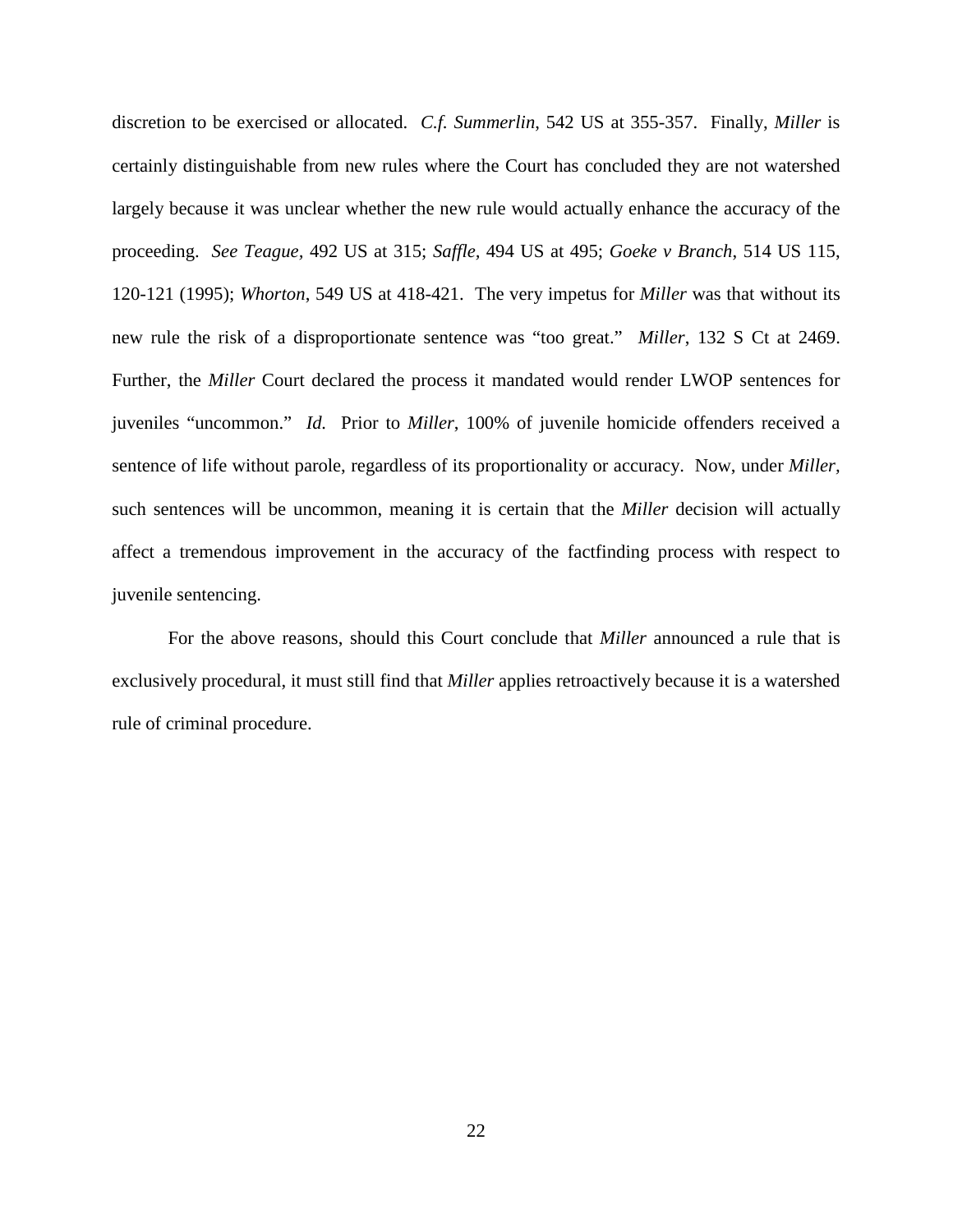#### **II. STATE RETROACTIVITY RULES REQUIRE APPLICATION OF**  *MILLER.*

*Miller* also must be applied to cases that are final under state retroactivity rules, which remain in place in Michigan after *Teague. See People v Maxson,* 482 Mich 385 (2008), citing *Danforth v Minnesota*, 552 US 264 (2008) (*Teague* "does not in any way limit the authority of a state court, when reviewing its own state criminal convictions, to provide a [retroactive] remedy for a violation" of new constitutional rule.).

Judicial decisions have traditionally been given full retroactive effect in this state, but additional considerations arise when the new decision overturns clear precedent*. People v Doyle*, 451 Mich 93 (1996). Michigan courts employ the pre-*Teague,* three-part test of *Linkletter v Walker,* 381 US 618 (1965), for determining retroactivity, which considers: (1) the purpose of the new rule; (2) the general reliance on the old rule, and (3) the effect of retroactive application on the administration of justice. *People v Sexton*, 458 Mich 43, 60-61 (1998); *Maxson,* 482 Mich at 392-393.

The last two *Linkletter* factors "have been regarded as having controlling significance 'only when the purpose of the rule in question did not clearly favor either retroactivity or prospectivity.'" *Michigan v Payne*, 412 US 47, 55 (1973), citing *Desist v United States*, 394 US 244, 251 (1969). Furthermore, these factors are dispensed with when the new rule deals with a fundamental right designed to ensure the accuracy of the truth-finding process. *People v Woods,*  416 Mich 581, 618 (1983); *Williams v United States*, 401 US 646, 653 (1971). "Neither goodfaith reliance by state or federal authorities on prior constitutional law nor significant impact on the administration of justice has sufficed to require prospective application in these circumstances." *Woods*, 416 Mich at 618.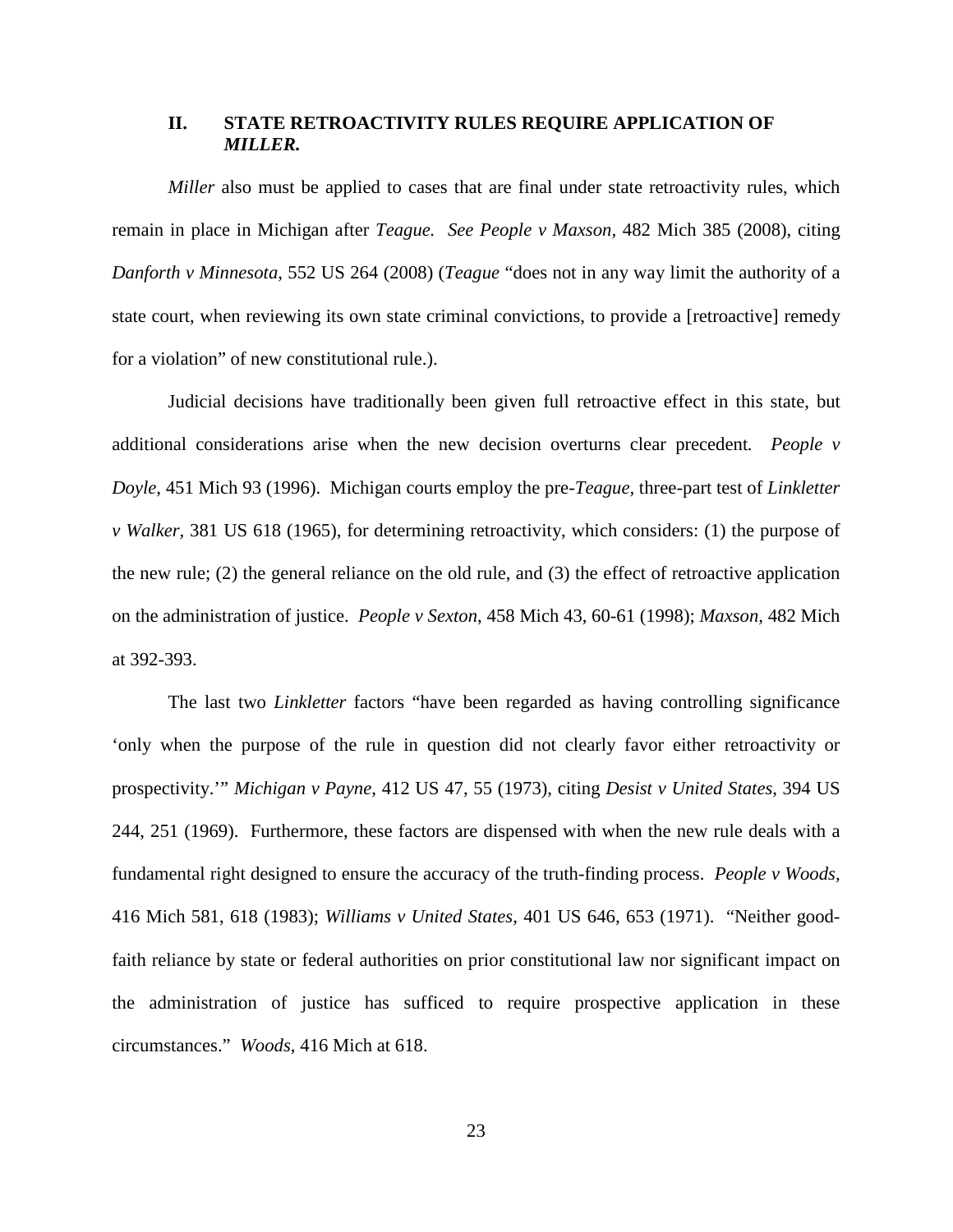## **A. The purpose of Miller was to enhance the accuracy of the juvenile sentencing process, which weighs in favor of retroactivity.**

The purpose prong weighs in favor of retroactivity in a case like this, where the purpose of the new rule "implicate[s] the integrity of the fact-finding process." *Sexton*, 458 Mich at 62. Accurate sentences based on individualized, fact-based ascertainment of juveniles' culpability, capacity for change, and prospects for rehabilitation, is the central purpose of *Miller.* With mandatory LWOP, the sentencer "misses too much," about these relevant aspects of the offender and the crime, which "poses too great a risk of disproportionate punishment." *Miller,* 132 S Ct at 2468-2469 (2012); *see also Graham v Florida,* 560 US 48, 90 (2010) (Roberts, J. concurring). The result is that pre-*Miller* sentences are presumptively inaccurate, as only the "uncommon" and "rare" juvenile is an appropriate candidate for LWOP under the Eighth Amendment. *Id.* It is thus abundantly clear that enhancing the accuracy of the fact-finding process was central to the *Miller* rule.

The Court of Appeals and the State short-shrift the *Linkletter* purpose prong by claiming that it is limited to rules pertaining to determining guilt, not culpability. See Brief of Attorney General, pp 27-28; *Carp,* 298 Mich App at 521. This is incorrect. Although caselaw has placed significant emphasis on the guilt phase of criminal proceedings, it has not defined the "factfinding process" to exclude proceedings that determine culpability. *See Sexton*, 458 Mich at 62. To the contrary, the United States Supreme Court itself established sentencing is an integral part of the "factfinding process." *McConnell v Rhay*, 393 US 2, 3-4 (1968); *Payne,* 412 US at 52-53 (explaining that the sentencing phase is an appropriate subject for considering *Linkletter's*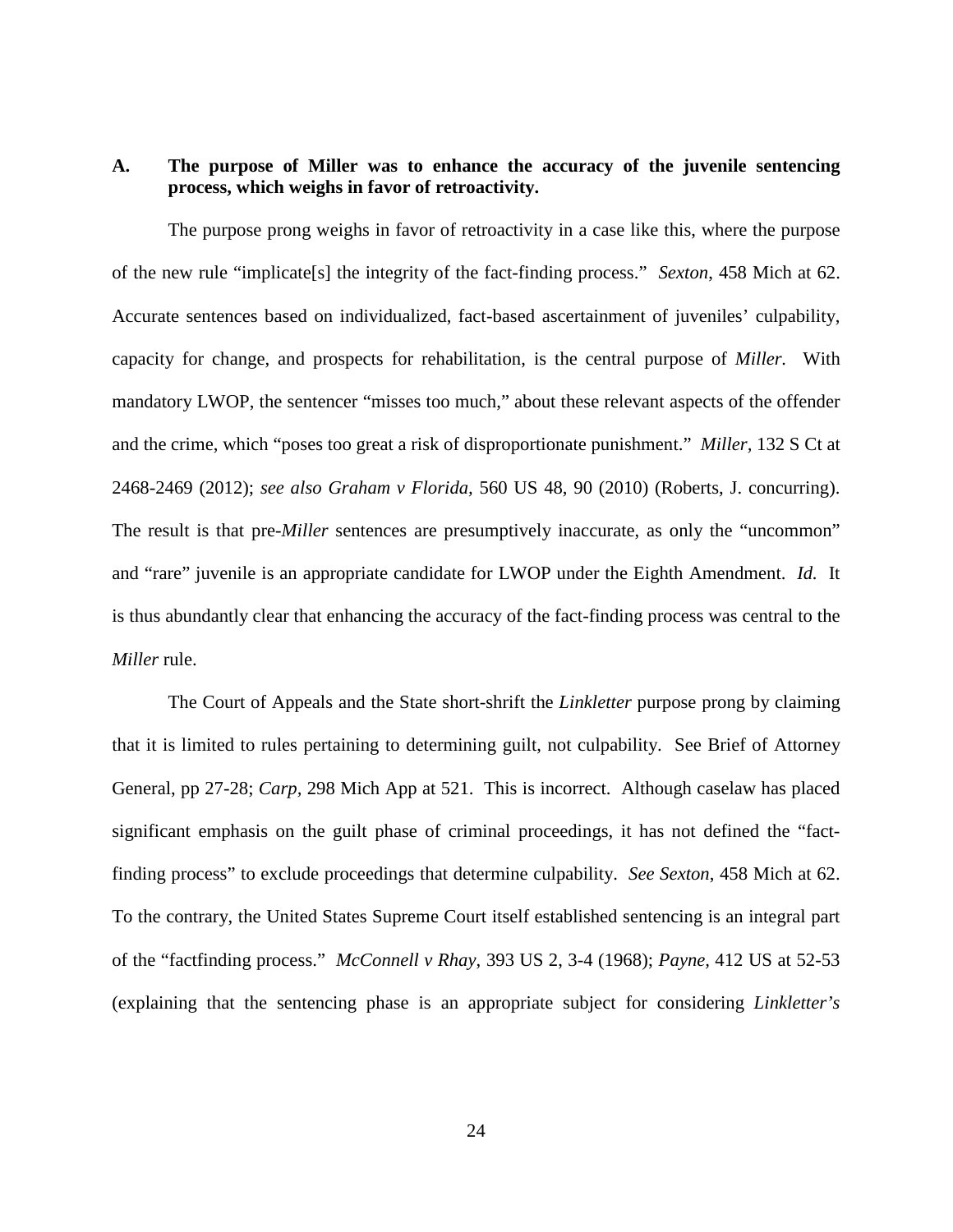purpose prong, noting that a sentencing rule "does, however, involve questions touching on the 'integrity' of one aspect of the judicial process.")*.* 

In related contexts, the Court has placed sentencing and trial on similar footing for purposes of rules that affect the integrity of both. *See Mitchell v United States*, 526 US 314, 325 (1999) (Where a sentence has yet to be imposed, this Court has rejected the proposition that "incrimination is complete once guilt has been adjudicated."); *see also Estelle v Smith*, 451 US 454, 463 (1981) ("We can discern no basis to distinguish between the guilt and penalty phases of respondent's capital murder trial. . .Given the gravity of the decision to be made at the penalty phase, the State is not relieved of the obligation to observe fundamental constitutional guarantees."); *Presnell v Georgia*, 439 US 14, 16-17 (1978) (emphasizing that "fundamental principles of procedural fairness apply with no less force at the penalty phase of a trial in a capital case than they do in the guilt-determining phase of any criminal trial"). Michigan shares this view. Though it may not be central to the "conviction" itself, "a sentence following a conviction is as much a part of the final judgment of the trial court as is the conviction itself." *People v Coles*, 417 Mich 523, 535 (1983), *overruled in part on other grounds by People v Milbourn*, 435 Mich 630 (1990). Thus, "to maintain that sentencing proceedings are not part of any criminal case' is contrary to the law and to common sense." *Mitchell,* 526 US at 325-326, citing *Mempa v Rhay*, 389 US 128, 134 (1967).

*Maxson*, upon which the State and the Court of Appeals rely, does not compel the opposite conclusion. In *Maxson,* this Court found that the purpose prong weighed against retroactively applying the rule in *Halbert v Michigan*, 545 US 605 (2008), which required appointment of counsel on appeal of plea-based convictions, because the new rule did not pertain to the ascertainment of guilt or innocence. *Maxson,* 482 Mich at 393-94. But the Court did not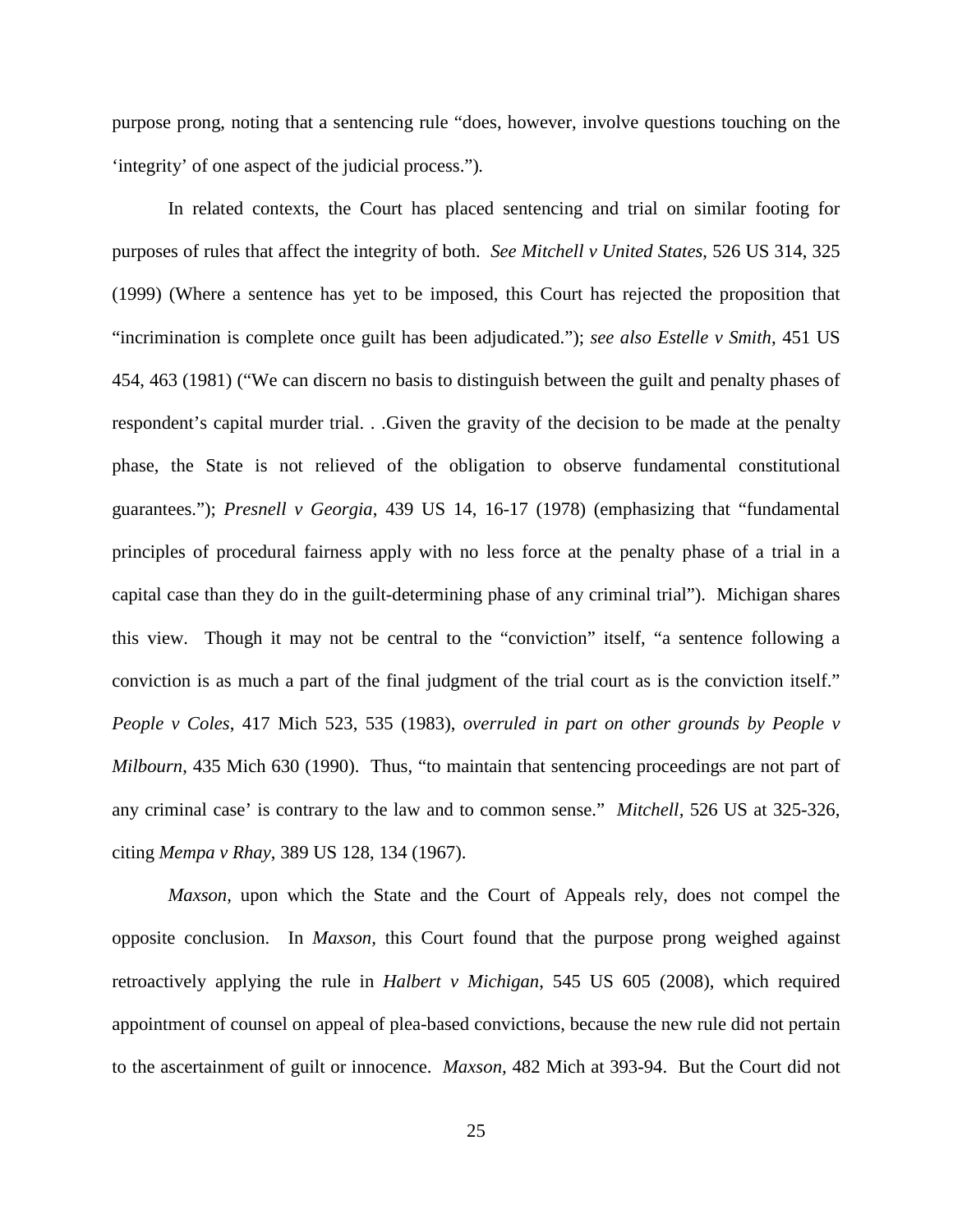explicitly foreclose retroactive application of new sentencing rules, nor did it repudiate the line of *Linkletter* cases it previously relied upon that specifically made sentencing a key aspect of criminal proceedings, with which the purpose prong is concerned. *Id.* Furthermore, *Maxson* also indicated the new rule's minimal effect on sentencing when it outlined the low percentage of sentencing reductions defendants could be expected to obtain if given counsel after their convictions became final. *Id.* at 396-397. Thus, upon "balancing the probabilities," the impact and purpose of *Halbert*'*s* new rule was minimal on the reliability and fairness of this aspect of the criminal proceeding. *Payne,* 412 US at 55 (noting that "of course, the question of the impact of particular decisions on the reliability and fairness of any aspect of a criminal proceeding is inherently a matter of balancing 'probabilities'").

When applied to the juvenile LWOP sentences as it should under *Sexton* and *Linkletter,*  the purpose of the new rule in *Miller* weighs in favor of retroactivity.

## **B. Most juvenile lifers have relied upon the old sentencing scheme by foregoing the presentation of mitigation evidence and were harmed because at least half of them would get relief under** *Miller***. This weighs in favor of retroactivity.**

The second prong of the *Sexton/Linkletter* test also favors retroactivity. This prong considers whether "persons have been adversely positioned in reliance on the old rule," and is not limited to looking at the reliance by the State or victims. *Maxson*, 482 Mich at 394; *see also Rowland v Washtenaw Co Rd Comm*, 477 Mich 197, 221 (2007). Relevant to this inquiry is whether a sufficient number of defendants relied on the old rule and suffered harm as a result. *Maxson*, 482 Mich at 395.

Here, the issue is whether a sufficient number of juveniles relied on Michigan's mandatory LWOP scheme by foregoing the presentation of mitigation evidence to the sentencing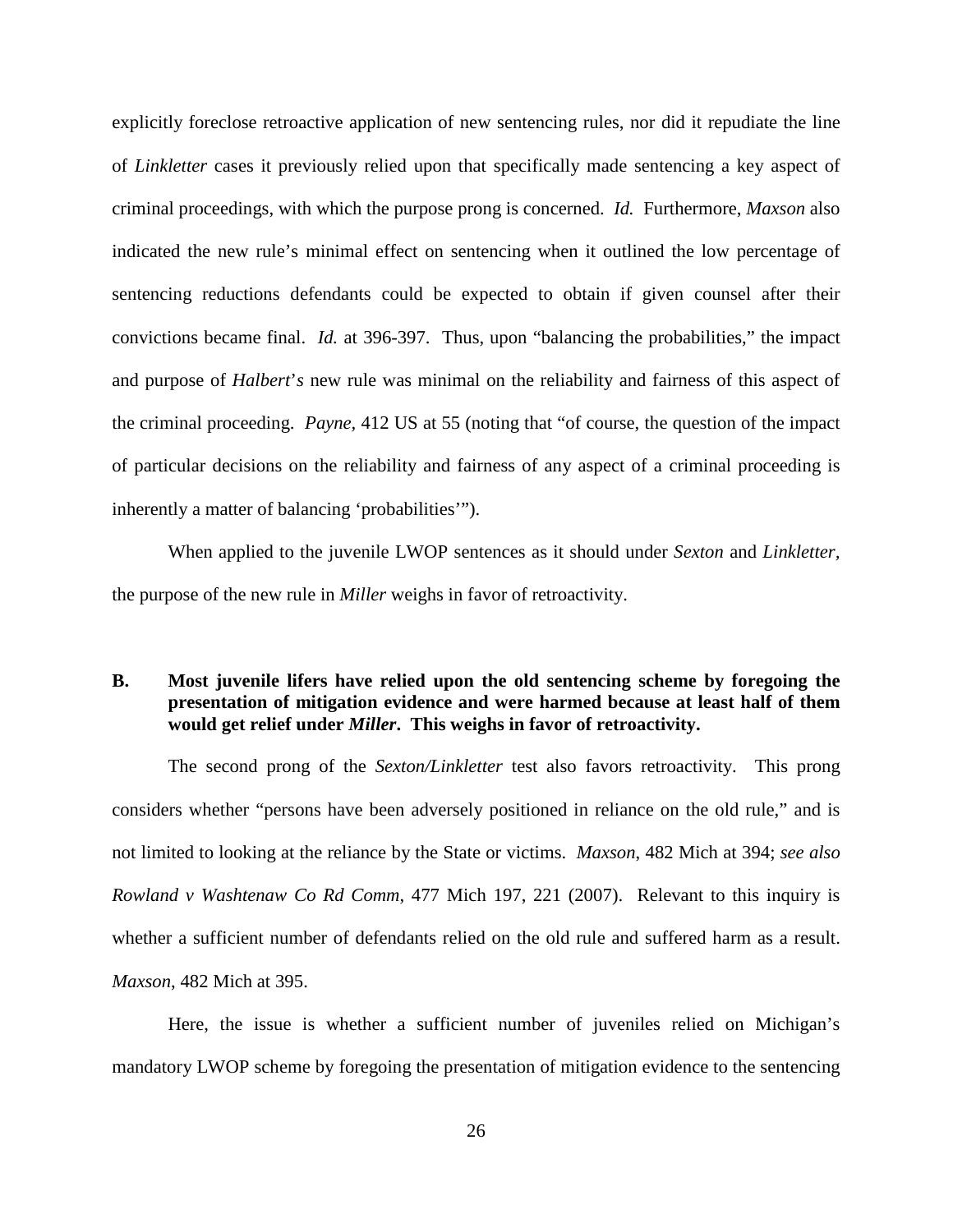court—evidence that, properly considered under *Miller,* would likely weigh heavily against LWOP sentences. In fact, most, if not all, juveniles sentenced pre-*Miller* relied to their detriment on the old scheme – they did not present the mitigation evidence addressed in *Miller* because they could not do anything to mitigate their sentence. Moreover, all of those juveniles received sentences that violated the Eighth Amendment. *Miller,* 132 S Ct at 2464 (noting that all "mandatory life-without-parole sentences for juveniles violate the Eighth Amendment"). Not only that, but *Miller* makes clear that only the "rare" and "uncommon" juvenile would be subject to LWOP if the proper factors were considered and sentencers were permitted to exercise discretion; thus the vast majority of those offenders sentenced under the pre-*Miller* scheme received longer sentences than is acceptable under the Eighth Amendment. *Id.* at 2469; *C.f. Maxson,* 482 Mich at 397-98 (finding that the reliance prong did not weigh strongly one way or the other where only about 10% of defendants likely relied on the old rule and where less than 3% of criminal defendants would have received relief under the new rule).

The second *Sexton* prong also considers whether the state's past reliance on the old rule counsels against retroactivity, but "[b]ecause the amount of past reliance [by the state] will often have a profound affect [sic] on the administration of justice, the second and third factors are often dealt with together." *Sexton*, 458 Mich at 63. Where a new rule calls into question the technical validity of prior convictions that will likely burden the criminal justice system by requiring numerous retrials, the effect on the orderly administration of justice weighs against retroactive application. *Id.* at 67. But where a new rule merely affects the sentences that can be constitutionally imposed, the prejudice and effect on the administration of justice is far less significant. *Robinson v Neil,* 409 US 505, 510 (1973). In that instance, "[t]hat which was constitutionally invalid could be isolated and excised without requiring the State to begin the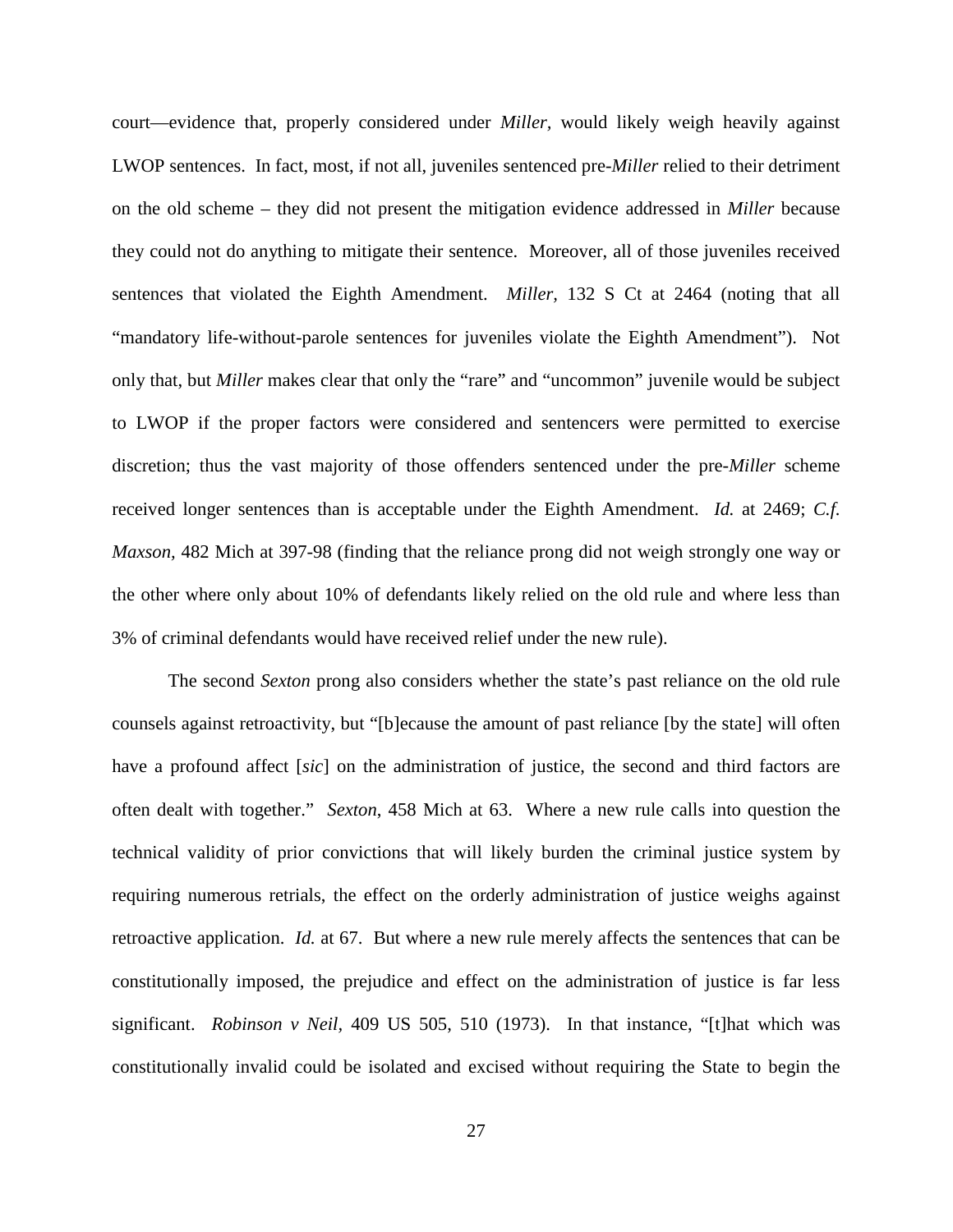entire factfinding process anew." *Id.* at 510; *accord, Payne,* 412 US at 57 n 14 (noting lesser prejudice and impact on the administration of justice from retroactive application of *Furman's*  death penalty bar). Here, sentences can be "isolated" from the other components of the convictions, and the unconstitutional features of those sentences "excised." *Id.* Rather than restarting the entire factfinding process, retroactively applying *Miller* would only require judges to examine for the first time the propriety of a limited class of juvenile sentences. Such application of *Miller* will *enhance* the administration of justice by ensuring accurate sentences for juveniles, and that LWOP for juveniles will be "uncommon" as the Eighth Amendment requires. *Miller*, 132 S Ct at 2469.

The Attorney General's effort to defeat the reliance prong distorts the numbers and obfuscates the true level of detrimental reliance on the old rule. Contrary to their contention, the correct matric is not the ratio of juveniles serving LWOP sentences to the total number of all prisoners ever sentenced in Michigan. Brief of Attorney General at 34. Rather, the correct percentage is those who were subject to and affected by the old rule, and those who detrimentally relied on the old rule. As shown above, most, if not all 353 juveniles relied on the old rule – they failed to present mitigation evidence or do anything about sentencing once they were found guilty.

Attempts by the Appellees and the Court of Appeals to brush off the detriment of the old rule to those juveniles by labelling as "speculative" the chances of any particular defendant receiving shorter sentences are specious as well. *See Carp,* 298 Mich App at 522. As noted above, *all* juveniles suffered the detriment of cruel and unusual punishment and *Miller* makes clear that the majority of them would have received something short of LWOP if their sentencers properly applied the mandatory *Miller* factors.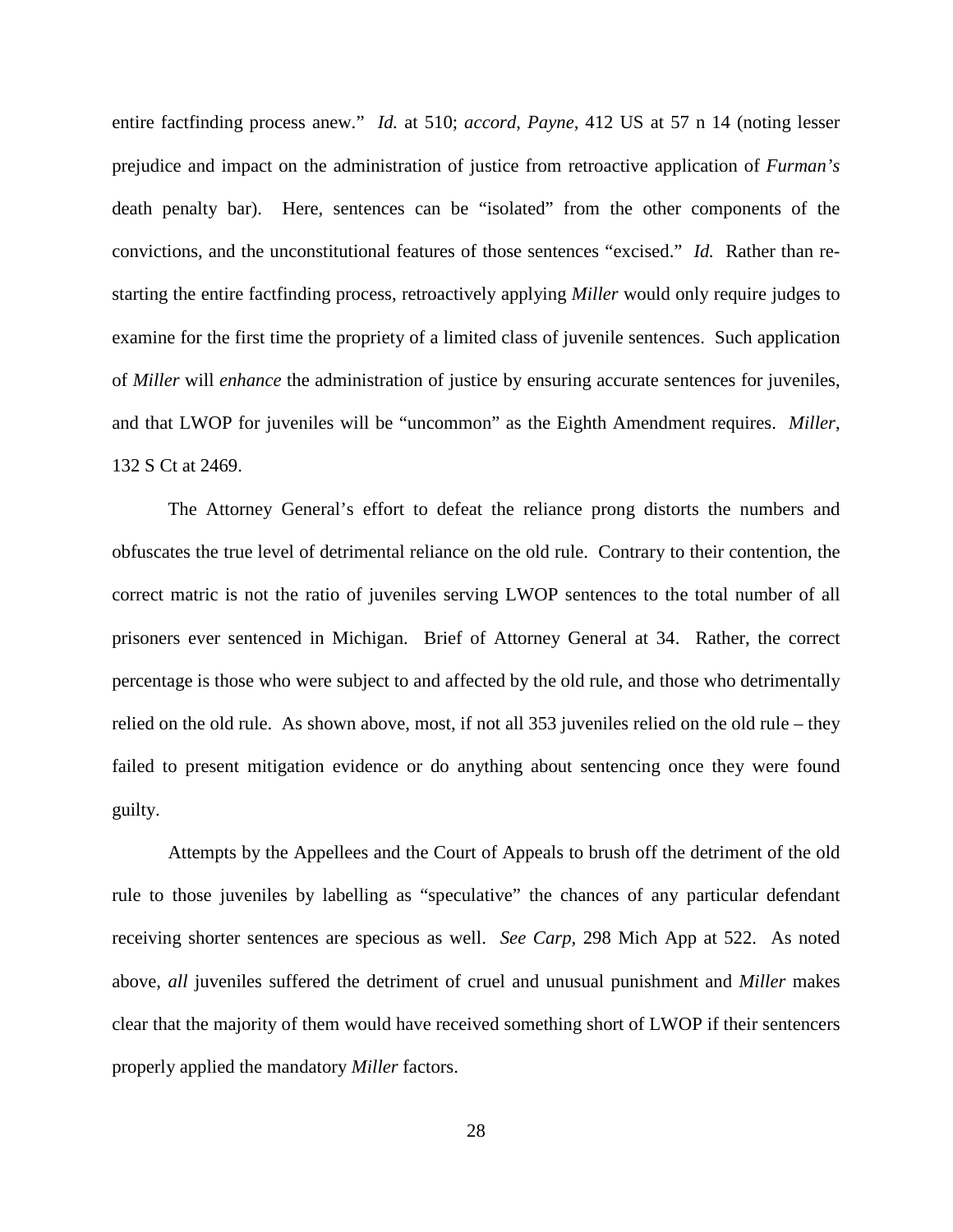## **C. The State misframes the numbers to overstate the impact on the administration of justice of retroactively applying** *Miller.* **The impact is, at worst, neutral when the correct statistics are viewed and compared to the potential benefits to the system.**

The impact on the administration of justice that applying *Miller* retroactively is, at worst, in a state of equipoise when one works through the cloud of fuzzy math presented by the State to support its alarmist position. Moreover, the State and Court of Appeals fail to consider the State's goal of rehabilitation, a necessary consideration under state law would be advanced through retroactive application of *Miller*.

#### **1. The real impact of Miller on the administration of justice in Michigan.**

Like the State, the Court of Appeals invoked *Maxson* to conclude the impact on the administration of justice weighed against retroactive application. *Carp,* 298 Mich App at 521- 22. Importantly, *Maxson* addressed a rule that, if applied retroactively, would potentially impact every indigent defendant who pled guilty to any felony for the 11-year period between 1994 and 2005, presumably a significant number. In contrast, *Miller* retroactivity would impact only the sentencing phase of approximately 363 juvenile lifers. While there no-doubt will be an impact, this is far from the deluge the Court of Appeals implies would result from retroactive application of *Miller*.

Conveniently, the State shifts focus from the ratio of juvenile lifers to all Michigan prisoners in the previous section, Brief of Attorney General at 31, to now highlight the raw number of cases subject to resentencing under a retroactive *Miller* in an attempt to show an adverse impact on the administration of justice, Brief of Attorney General at 32-33. But it is more appropriate to view those numbers from a macro perspective to properly assess the system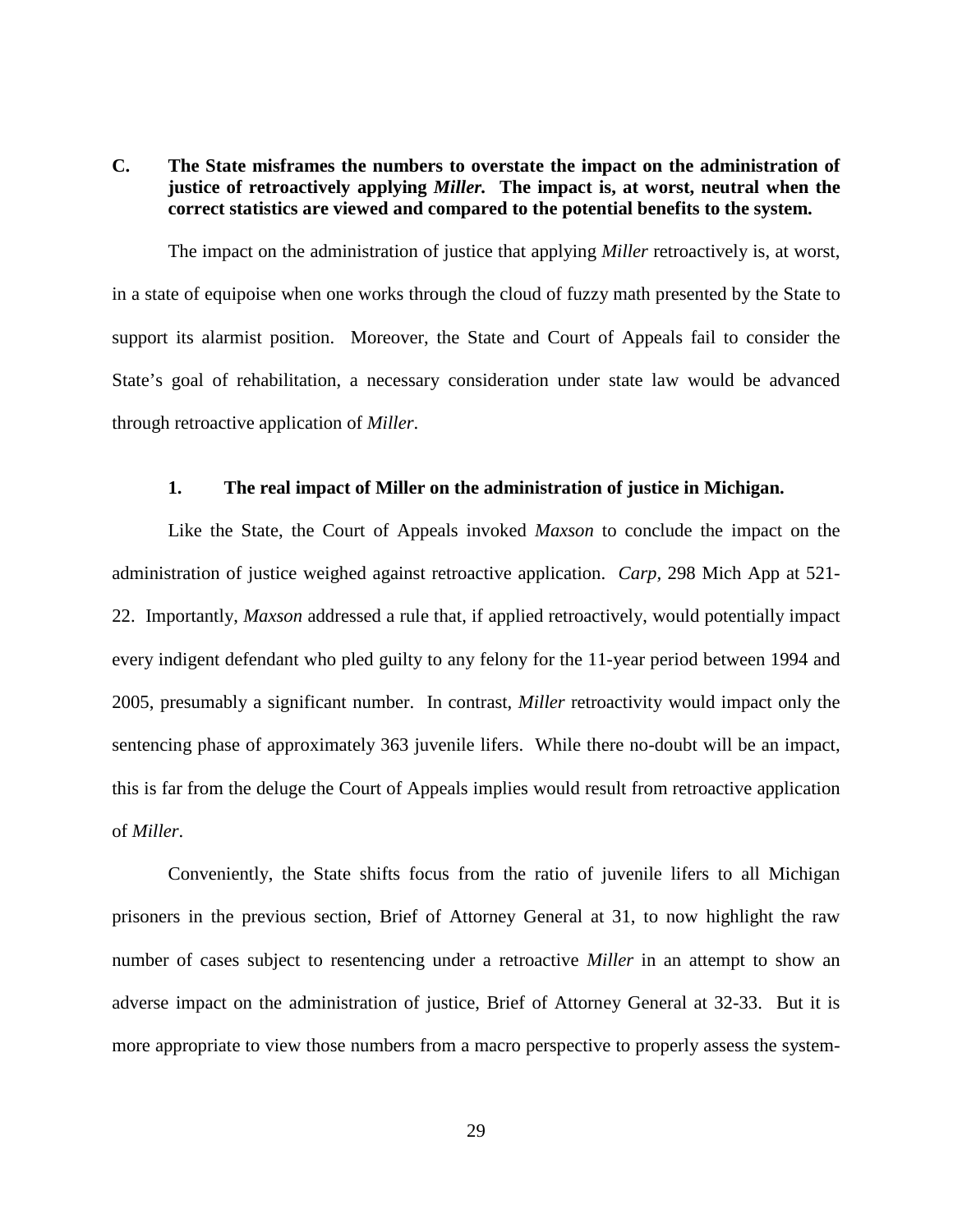wide impact of retroactive application. When viewed this way, even the State must concede that the relative number of cases affected by the new rule within the system would be "tiny." Brief of Attorney General at 31. The approximately 363 juveniles sentenced in violation of *Miller*  comprise about .6 percent of the nearly 52,841 felony cases that were filed in Michigan circuit courts, just in 2012 alone. *See* Michigan Supreme Court Annual Report 2012, p. 30-31, http://courts.mi.gov/Administration/SCAO/Resources/Documents/Publications/Statistics/2012/

2012MSCAnnualReport.pdf. Even in the busiest counties that would be hit the hardest by retroactive application, the number is relatively small. For instance, in 2012 alone, Wayne County carried a total felony caseload of approximately 13,606 cases, and it disposed of about 11,696 felonies that year via trial, plea, dismissal, and other miscellaneous actions. *See* SCAO 2012 Court Caseload Report, found at http://courts.mi.gov/education/stats/Caseload/Documents/ Caseload/2012/Wayne.pdf, (relevant section attached hereto at Attachment B). The approximately 153 juvenile lifers that potentially would be resentenced in Wayne County amounts to merely 1.12 percent of the total felony caseload and 1.3 percent of the felony cases disposed of, just for one year. *See* Table of Juvenile Lifers by County (attached hereto at Attachment C). A relatively small number that, when compared to the other *Linkletter* factors, does little to tip the scale against retroactivity.

And these numbers represent the *maximum* statistical impact on the system. Contrary to what the State and others imply, there is nothing in the law or the prosecutors' ethical mandates requiring them to push for LWOP sentences in every single one of these 363 cases. *See e.g., People v Jones,* 468 Mich 345, 354 (2003) (prosecutor's role and responsibility is to seek justice and not merely to win cases). Thus, it is reasonable to assume that a number of cases would be resolved by sentence agreement, or that lesser sentences would be imposed where local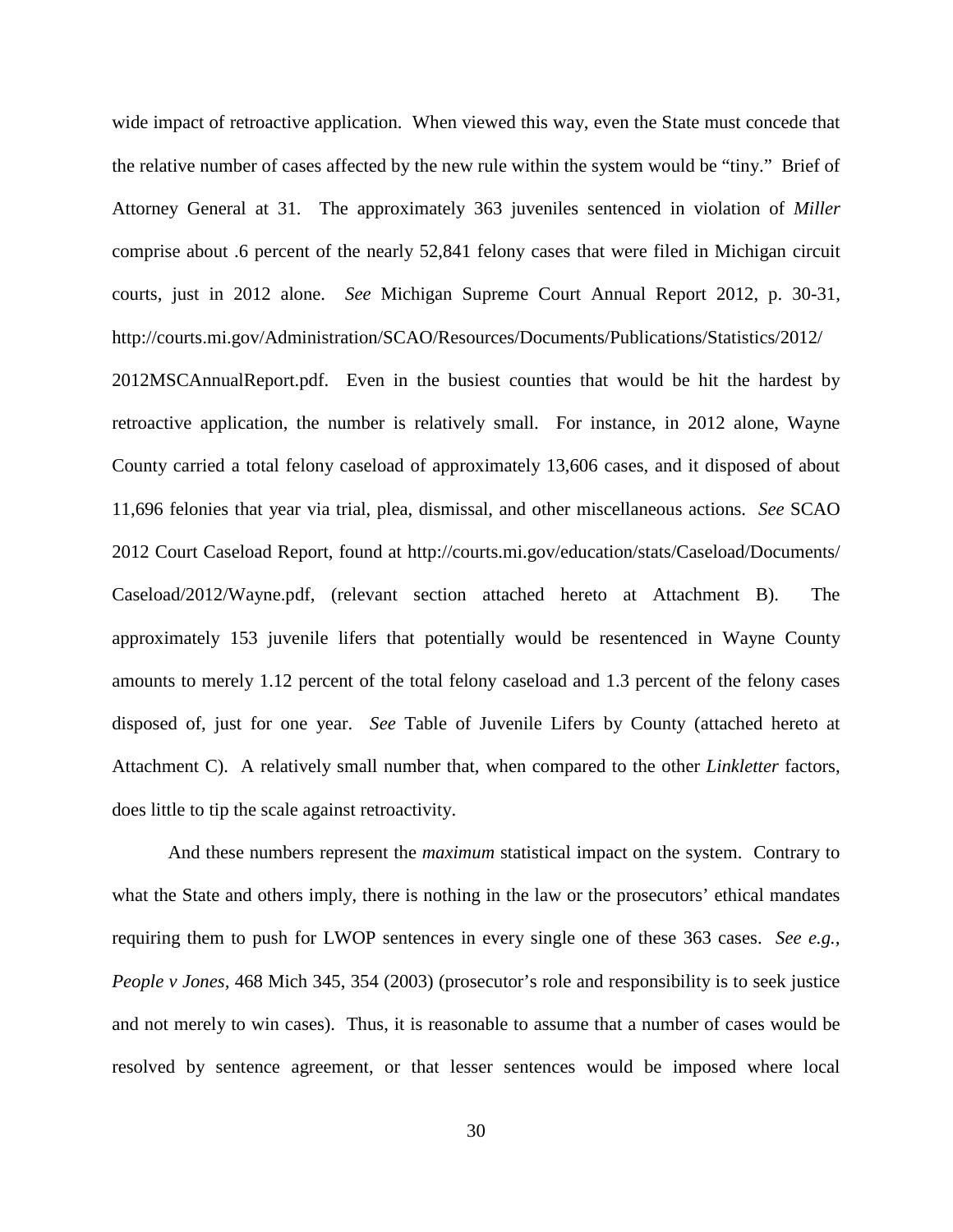prosecutors opt not to seek LWOP and accept the statutory default of a term of years sentence that SB 319 requires. In such cases, strict adherence with *Miller* would not be mandated and the sentencing hearings would be less involved and thus less taxing on the system.

Furthermore, those opposed to retroactivity ignore the fact that applying *Miller* to existing cases could in fact *reduce* the financial burden on the State. Considering the nearly \$35,000 annual per-inmate cost of incarceration (which does not account for medical expenses), the prospect of release of some juveniles who would otherwise grow old and die in the system portends at least some saving to the State that could very well mitigate the costs of resentencing. *See* Michigan Public Safety Dashboard, found at https://www.michigan.gov/midashboard/ 0,4624,7-256-60564---,00.html; *see also,* 2013 SB 318-319 Senate Fiscal Analysis, Floor Summary, pp. 2-3 (9-13-13) (noting the "opportunity for savings" that implementing *Miller*  would provide in reduced incarceration costs). Thus, contrary to the claims of the Court of Appeals and other retroactivity opponents, applying *Miller* retroactively would hardly bring the system down.<sup>[3](#page-36-0)</sup>

<span id="page-36-0"></span><sup>&</sup>lt;sup>3</sup> The State further opposes retroactivity because it would be hard to gather evidence and apply *Miller* to LWOP sentences that are older, "cold" cases. Brief of Attorney General at 32-33. Of course, the older cases represent only a portion of the total number of juvenile lifers, as nearly 2/3 of the total juvenile lifers were sentenced within the past 20 years, the post-computer era. (Attachment C). Moreover, considerations of how "hard" it would be to pursue older cases has hardly deterred the Attorney General's Office from its admirable quest to minister justice by investigating and prosecuting numerous "cold cases" throughout the state. See: http://michigan.gov/ag/0,1607,7-164--252403--,00.html; http://www.mi.gov/ag/0,1607,7-164-- 257661--,00.html; http://www.michigan.gov/ag/0,1607,7-164-34739\_34811-169223--,00.html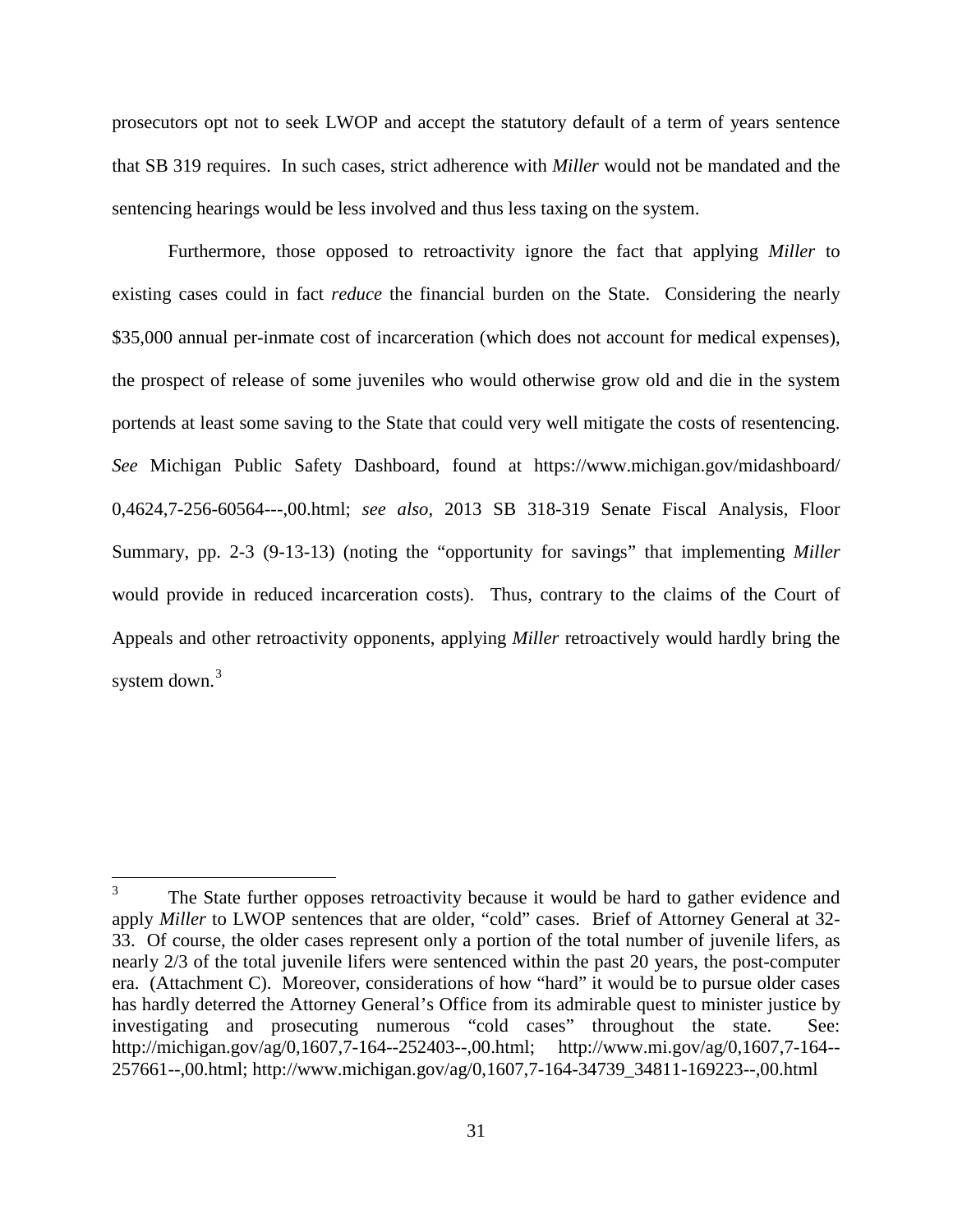#### **2. The State's interest in rehabilitation -- a necessary consideration under the administration of justice prong -- weighs in favor of retroactivity.**

The Court of Appeals and the State repeatedly stress the State's interest in finality of its criminal decisions. *Carp,* 298 Mich App at 30; Brief of Attorney General at 31-32. No doubt finality is an important consideration, but retroactive application here would not undermine that interest to the degree that they claim. Lost in their discussion is the strong state interest that actually would be served by applying *Miller* to all -- rehabilitation. As this Court explained prospective application of new rule advances the state's interest in finality,

and also "serves the State's goal of rehabilitating those who commit crimes because '[rehabilitation] demands that the convicted defendant realize that he is justly subject to sanction, that he stands in need of rehabilitation.' " *Kuhlmann v. Wilson*, 477 U.S. 436, 453, 106 S.Ct. 2616, 91 L.Ed.2d 364 (1986), *quoting Engle v. Isaac*, 456 U.S. 107, 128 n. 32, 102 S.Ct. 1558, 71 L.Ed.2d 783 (1982).

*Maxson,* 482 Mich at 398 (citation and quotation marks omitted).

The State's goal of rehabilitation is not served by allowing previously-imposed juvenile LWOP sentences to stand because those sentences were imposed without any thought of rehabilitation. *Miller,* 132 S Ct at 2465 (LWOP "'forswears altogether the rehabilitative ideal.'"), quoting *Graham v Florida,* 560 US 48, 74 (2010). Those sentences were based on the premise that juveniles who committed first degree murder were incapable or unworthy of rehabilitation, a premise that *Miller* rejects as false for all but the worst offenders. *Id.* at 2468 (Mandatory LWOP wrongly "disregards the possibility of rehabilitation even when the circumstances most suggest it."), 2469 (LWOP for juveniles should be "uncommon" due to their "diminished culpability and heightened capacity for change."). *Miller* therefore places the rehabilitative goal front and center for the imposition and carrying out of sentences for those who committed crimes as juveniles. *Id.* at 2468-2469 (requiring juveniles' "capacity for change" to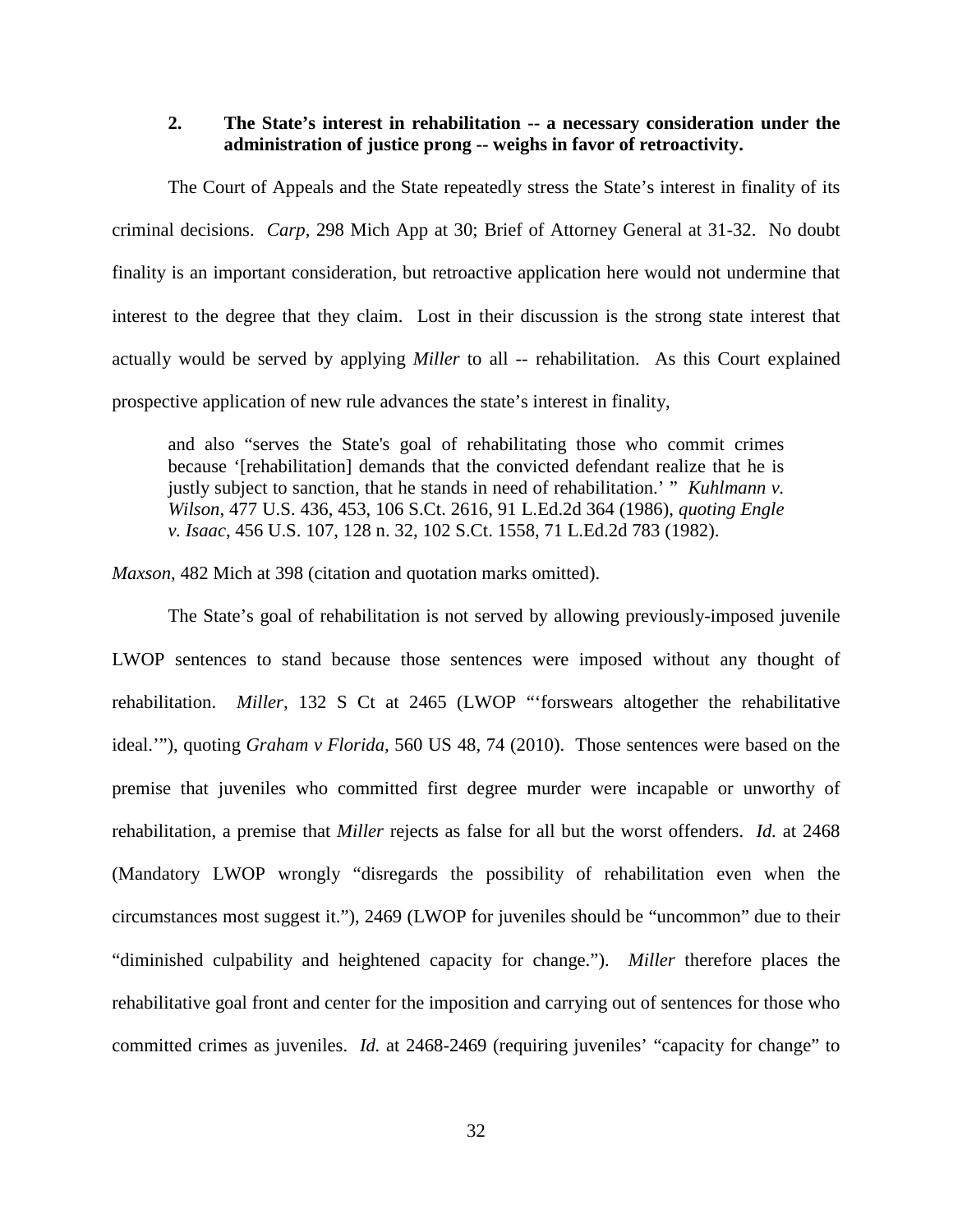be evaluated); *see also Graham,* 560 US at 75 ("A State is not required to guarantee eventual freedom [for juveniles]" but must provide "some meaningful opportunity to obtain release based on demonstrated maturity and rehabilitation."). Because of this, it is the *failure* to make *Miller*  retroactive that will most undermine Michigan's goal of rehabilitation.

For the reasons explained above, the first and second *Sexton* prongs clearly weigh in favor of retroactivity. Once one considers the full scope of the third prong, including the State's interest in rehabilitation, and the actual impact of *Miller* in Michigan, the third prong also weighs in favor of retroactivity. Thus, *Miller* is retroactive under state law.